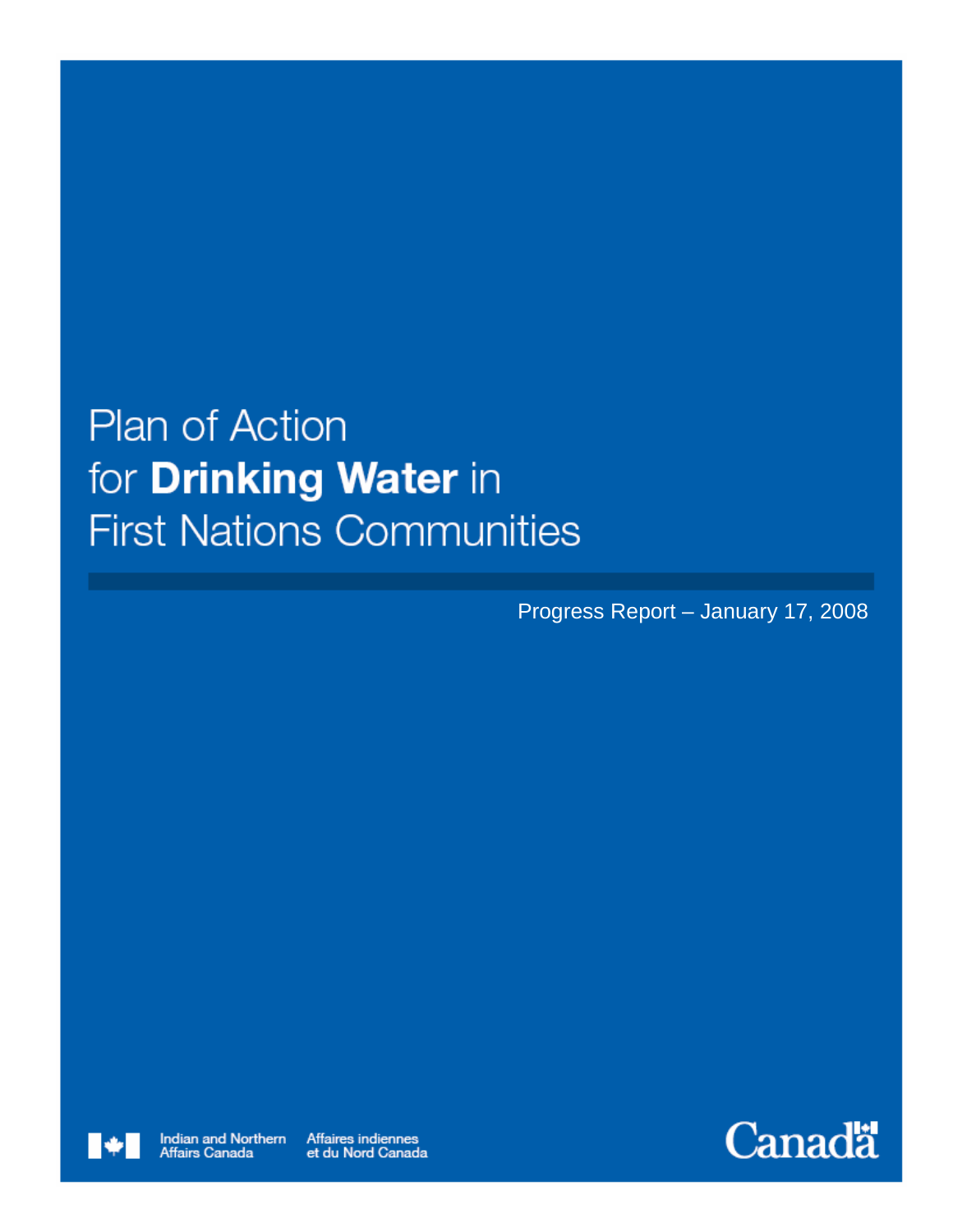Indian and Northern Affairs Canada

# **Table of Contents**

|                                                                                                                                                                                                                                     | Executive Summary Communication of the contract of the contract of the contract of the contract of the contract of the contract of the contract of the contract of the contract of the contract of the contract of the contrac |  |  |  |  |  |  |     | p. ii |
|-------------------------------------------------------------------------------------------------------------------------------------------------------------------------------------------------------------------------------------|--------------------------------------------------------------------------------------------------------------------------------------------------------------------------------------------------------------------------------|--|--|--|--|--|--|-----|-------|
|                                                                                                                                                                                                                                     | Background and the contract of the contract of the contract of the contract of the contract of the contract of                                                                                                                 |  |  |  |  |  |  |     | p.1   |
|                                                                                                                                                                                                                                     | The Plan of Action for Drinking Water . The Plan of Action for Drinking Water . The Review of the Plan of the                                                                                                                  |  |  |  |  |  |  |     | p.1   |
| <b>Progress on the Plan of Action</b> . The contract of the Plan of Action . The contract of the contract of the contra                                                                                                             |                                                                                                                                                                                                                                |  |  |  |  |  |  | p.3 |       |
|                                                                                                                                                                                                                                     | Issuing a Clear Protocol on Water Standards . The contract of the standards and the contract of the contract of the contract of the contract of the contract of the contract of the contract of the contract of the contract o |  |  |  |  |  |  |     | p.3   |
|                                                                                                                                                                                                                                     | Ensuring Oversight of Water Systems by Certified Operators.                                                                                                                                                                    |  |  |  |  |  |  |     | p.4   |
|                                                                                                                                                                                                                                     | Address All High-Risk System, Starting With 21 Priority Communities                                                                                                                                                            |  |  |  |  |  |  |     | p.5   |
|                                                                                                                                                                                                                                     | Creating an Expert Panel to Provide Options for a Regulatory Regime                                                                                                                                                            |  |  |  |  |  |  |     | p.6   |
|                                                                                                                                                                                                                                     | Report on Progress . The contract of the contract of the contract of the contract of the contract of the contract of the contract of the contract of the contract of the contract of the contract of the contract of the contr |  |  |  |  |  |  |     | p.7   |
|                                                                                                                                                                                                                                     | Other Progress on Water <b>Constitution Constitution</b> Constitution Constitution Constitution Constitution Constitu                                                                                                          |  |  |  |  |  |  |     | p.8   |
| <b>Conclusion Conclusion Conclusion Conclusion Conclusion Conclusion Conclusion Conclusion Conclusion</b>                                                                                                                           |                                                                                                                                                                                                                                |  |  |  |  |  |  |     | p.10  |
| <b>Appendix A - 21 Priority Communities Progress Report</b> . The contract of the setting of the setting and appearance of the setting of the setting of the setting of the setting of the setting of the setting of the setting of |                                                                                                                                                                                                                                |  |  |  |  |  |  |     | p.11  |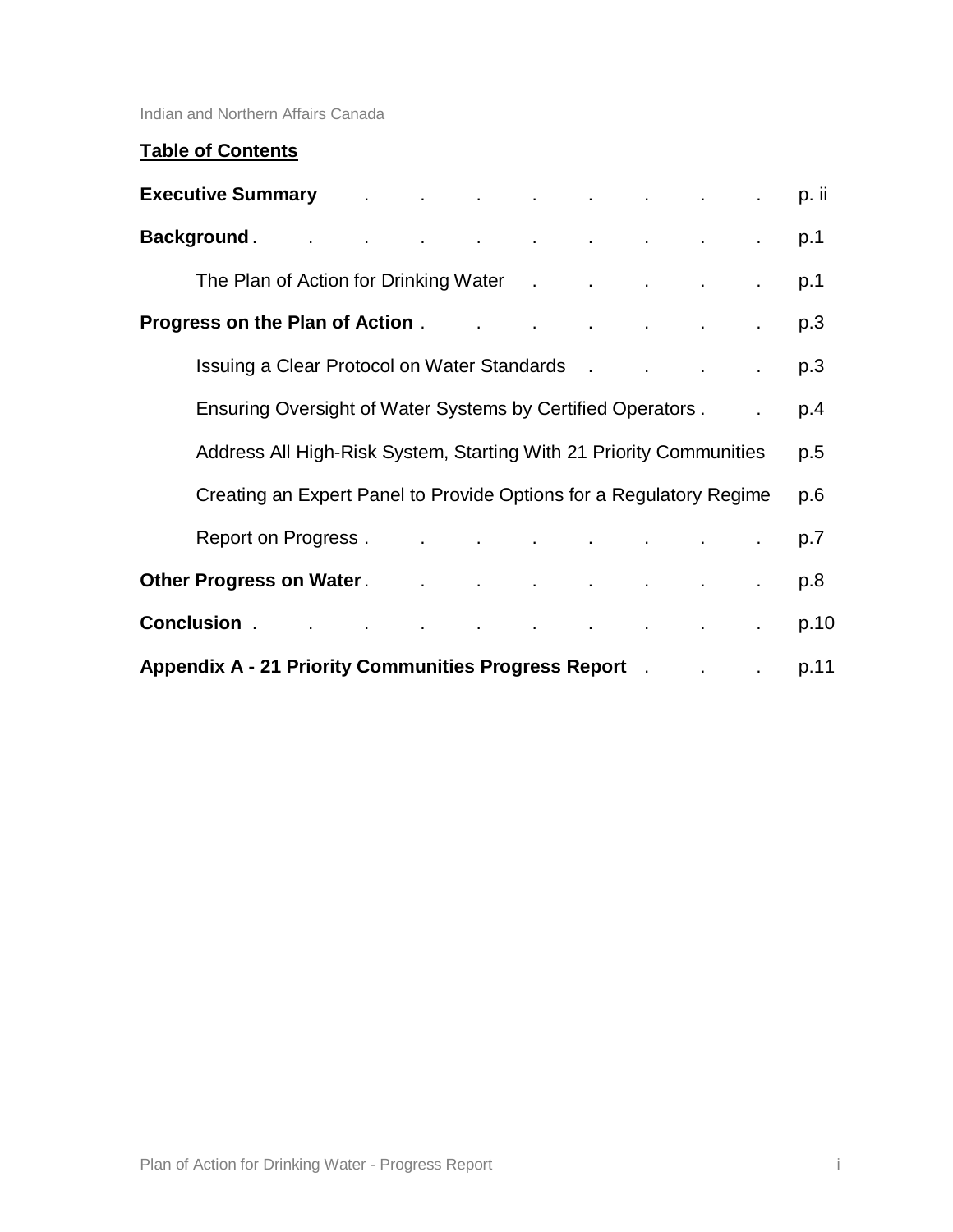#### **Executive Summary**

The Government of Canada has made significant progress in helping First Nations in the provision of drinking water to First Nations on reserve. Since the release of "Plan of Action for Drinking Water in First Nations Communities – Progress Report – March 22, 2007" actions undertaken by Indian and Northern Affairs Canada, Health Canada, and Environment Canada, achieved the following results:

- In March 2006, 193 high-risk drinking water systems were identified; that number was reduced by March 2007 to 97; and this number has now been reduced to 85;
- In March 2007, 14 of the original 21 communities identified as priorities remained in that category; eight more of these have been removed from that category, notably Moose Deer Point (ON), Dene Tha' (AB), Frog Lake (AB), Canoe Lake (BC), Lake Babine (BC), Semiahmoo (BC),Toosey (BC), and Toquaht (BC);
- Work is now underway to hire an additional 30 to 40 circuit rider trainers, nearly doubling the present number of trainers; and
- In addition, there has been progress made in other areas. Through the work of the Circuit Rider Training Program, the number of operators who have achieved the first level of certification or greater has increased to 41%, representing 475 out of 1,152 water system operators and back-up operators across the country.

Health Canada, in collaboration with Indian and Northern Affairs Canada and First Nations stakeholders, has developed the *Procedure for Addressing Drinking Water Advisories in First Nations Communities South of 60°.* The Procedure promotes a team approach to efficiently address a drinking water advisory where it has been issued in order to lift it in a timely manner. Implementation of the Procedure is underway.

Environment Canada has produced several technical guidance products and training materials on the topic of source water protection, which contain important information in regards to federal requirements for wastewater effluent quality and environmental production. These materials will help First Nations take action on source water protection and sustainable water use. Indian and Northern Affairs Canada is reviewing the products and they will be incorporated into the *Protocol for Safe Drinking Water in First Nations Communities.*

Together, these three departments have also produced, with the help of the Assembly of First Nations and other First Nations organizations, the *Water is a Treasure!* school kit. The activities in this kit will help increase awareness among First Nations children on the importance of clean and reliable drinking water, and encourage careers in the water sector. Since the March 2007 release of *Water is a Treasure!* more than 10,000 copies have been sent to Federal, Provincial and Band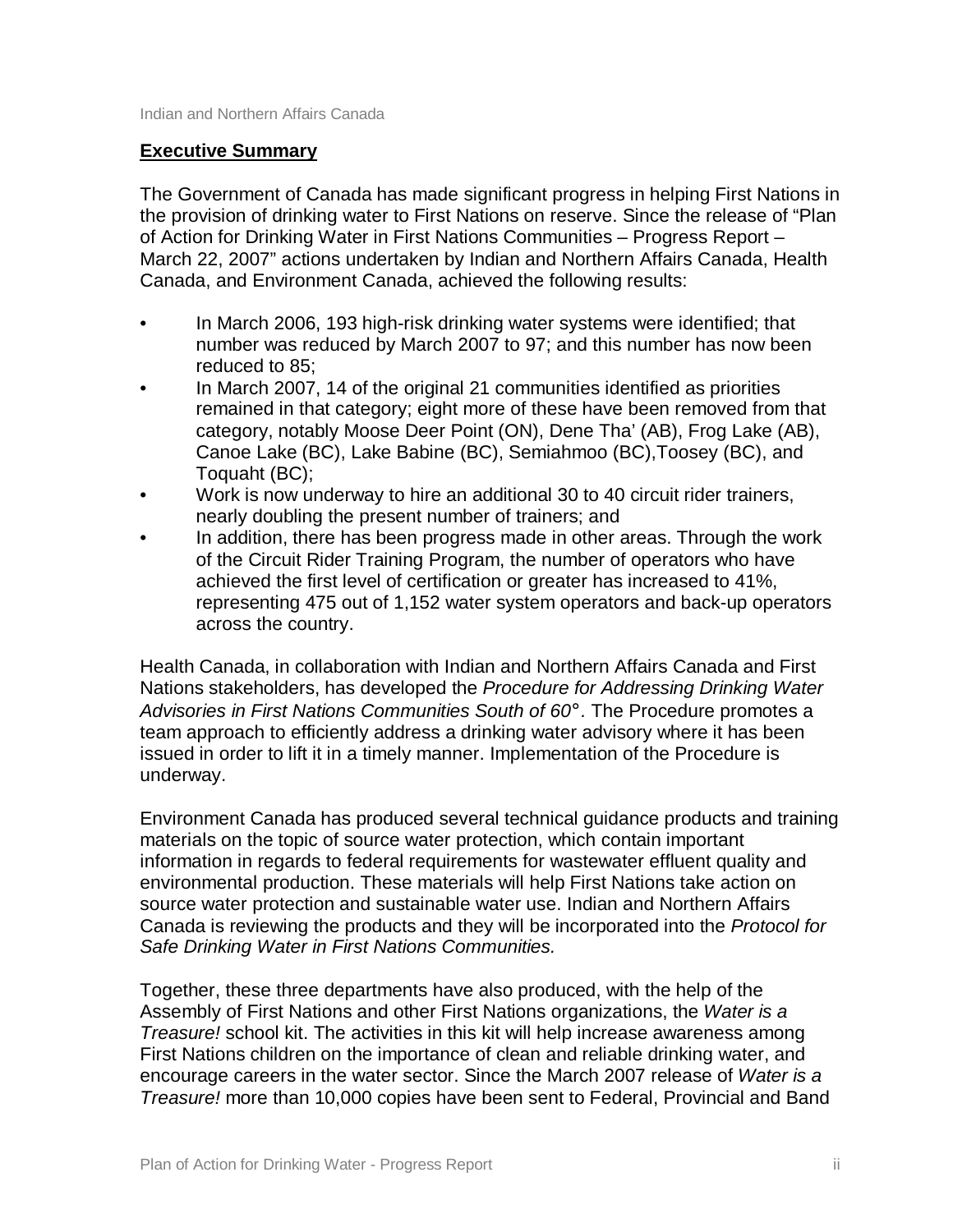Indian and Northern Affairs Canada

operated schools nationwide, as well as Band Councils, Departments of Education, and various organizations.

In addition, Indian and Northern Affairs Canada is preparing a new national assessment of all water and wastewater systems. This assessment, which will take place throughout 2008 and 2009, will provide an independent review of the current status of all water and wastewater systems. It will also assess various options for community serviceability, looking into alternative ways for helping to ensure that safe drinking water is provided to the entire community instead of only those on communal systems. This assessment will identify the needs with respect to resources, training, and support for the provision of water for future years.

The Government of Canada is, and will continue to be, committed to helping First Nations in the provision of safe, clean, and reliable drinking water.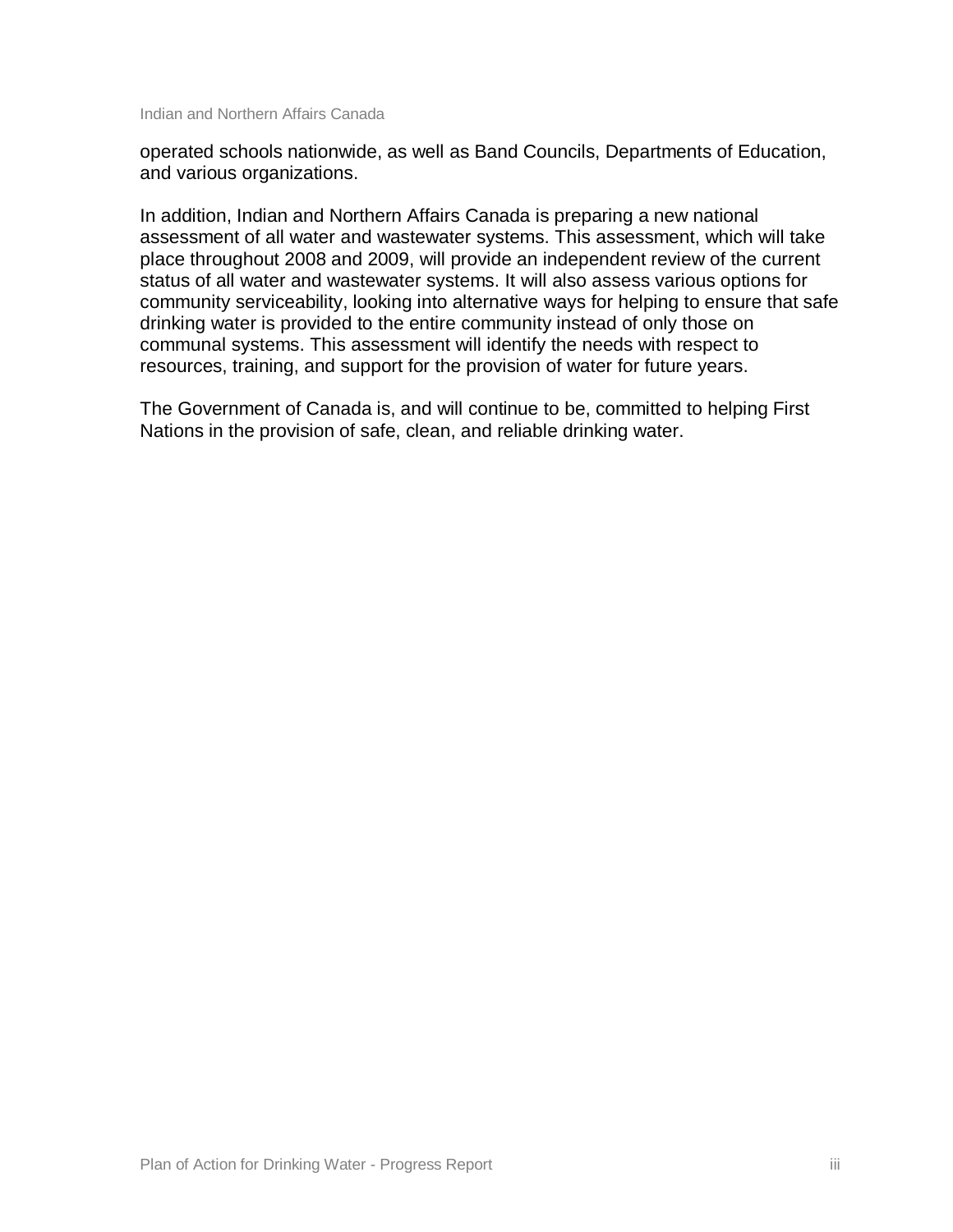

#### **Progress on high risk systems in First Nation communities**

\*A high risk system is defined as a system that has major deficiencies in several aspects. Should a problem arise in one of those areas, the system is unlikely to be able to compensate, thus there is a high probability that any problem could result in unsafe water.



#### **Progress on the 21 priority First Nation communities**

\*A priority community is defined as a community that had both a high-risk system and a drinking water advisory in place at the time of the Minister's March 2006 announcement.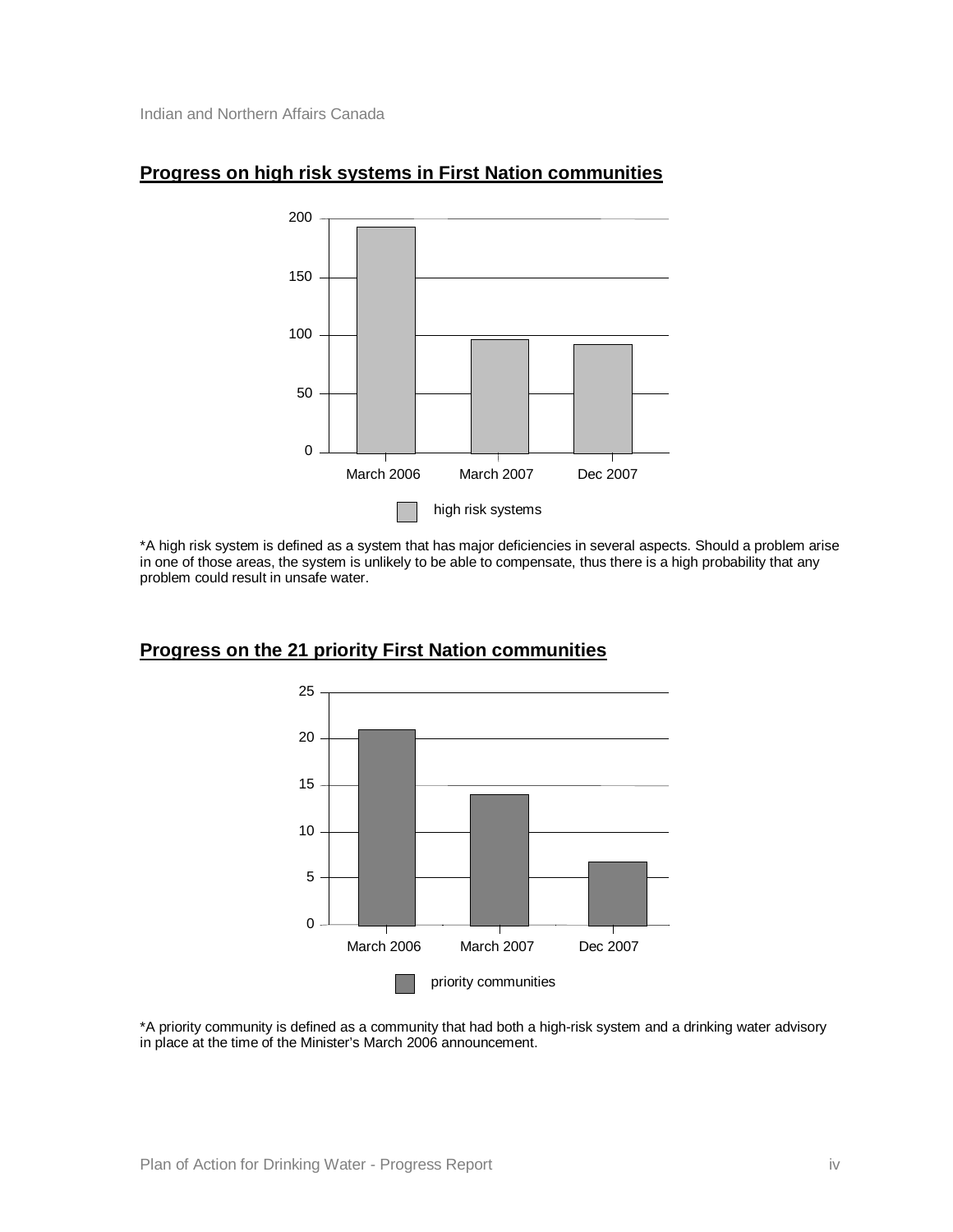#### **Background**

The Government of Canada is committed to helping First Nations in the provision of safe, clean, and reliable drinking water. To achieve this goal, the Government of Canada provides funding and advice to First Nations to help them in the management and operation of their water systems.

Indian and Northern Affairs Canada provides funding assistance for the design, construction, operation and maintenance of water systems. It also provides funding for the training and certification of water system operators.

Health Canada works with First Nations to ensure that drinking water quality monitoring programs are in place in their communities. Environment Canada develops technical guidance and training material on source water protection and sustainable water use.

First Nations are responsible for the daily operations and management of their systems, which includes the design, construction, operation, maintenance, and monitoring of their water systems.

#### The Plan of Action for Drinking Water

On March 21, 2006, Minister Prentice, the then Minister of Indian and Northern Affairs Canada, along with the National Chief of the Assembly of First Nations Phil Fontaine, announced a Plan of Action for Drinking Water in First Nations communities. This action plan examined the multi-barrier approach of the First Nations Water Strategy, and placed added emphasis and action on expanding upon the key points that would have the most impact on reducing the risk ranking of water systems in First Nations communities. In addition, these activities would also address the recommendations made by the Commissioner of the Environment and Sustainable Development.

Specifically, in the Plan of Action, Indian and Northern Affairs Canada committed to the following activities:

- issuing a clear protocol on water standards;
- ensuring mandatory training and oversight of water systems by certified operators;
- addressing the drinking water concerns of all high risk system, starting with 21 priority communities;
- creating an expert panel that will provide options for a regulatory regime for drinking water on reserve; and
- committing to future reporting on the progress of the Plan of Action.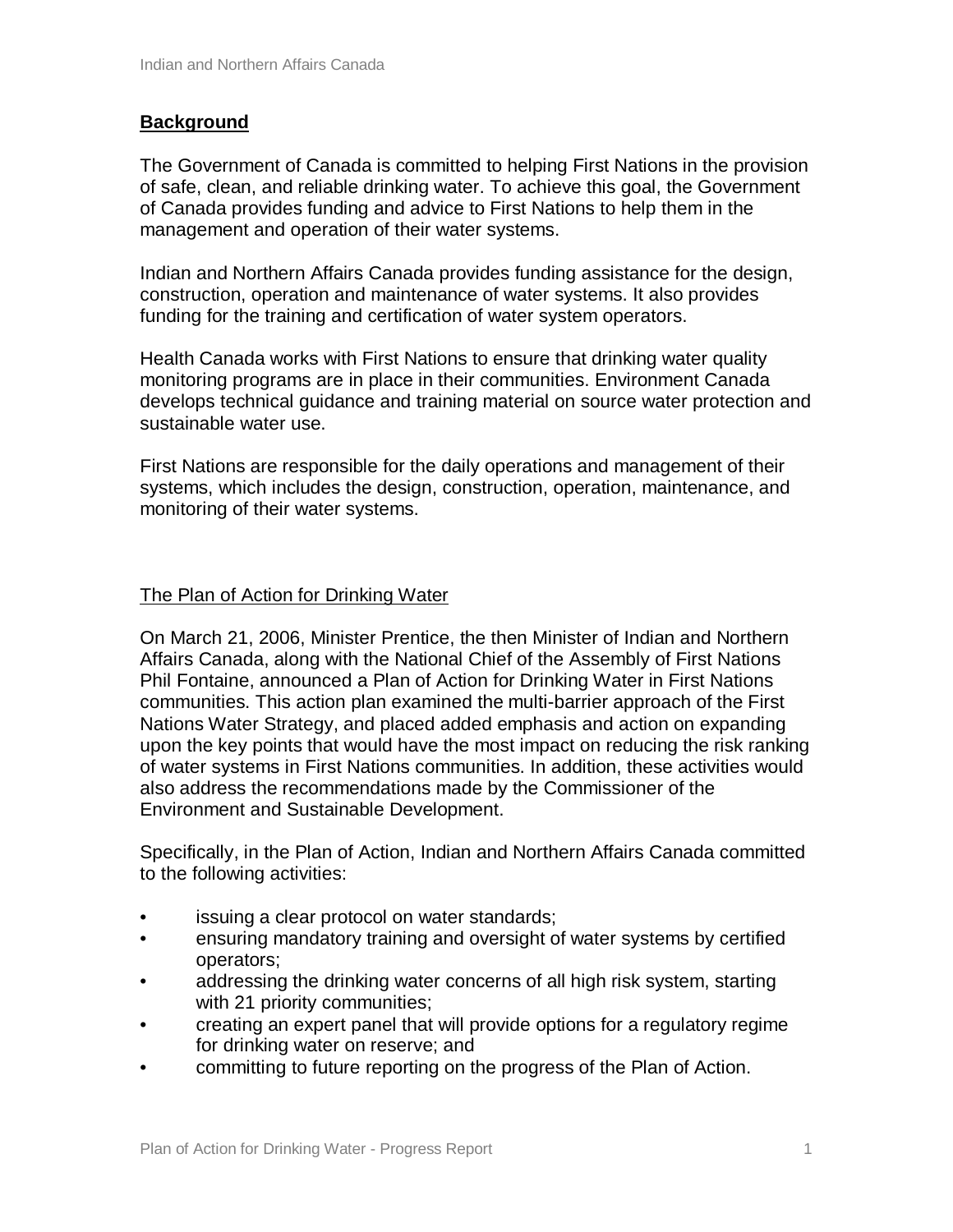The department secured \$60 million over two years from Budget 2006 to help reach the objectives as set out in the Plan of Action.

This report will show the progress that has been made since the March 21, 2006 announcement through the Plan of Action with respect to helping First Nations in the provision of clean, safe drinking water to their communities.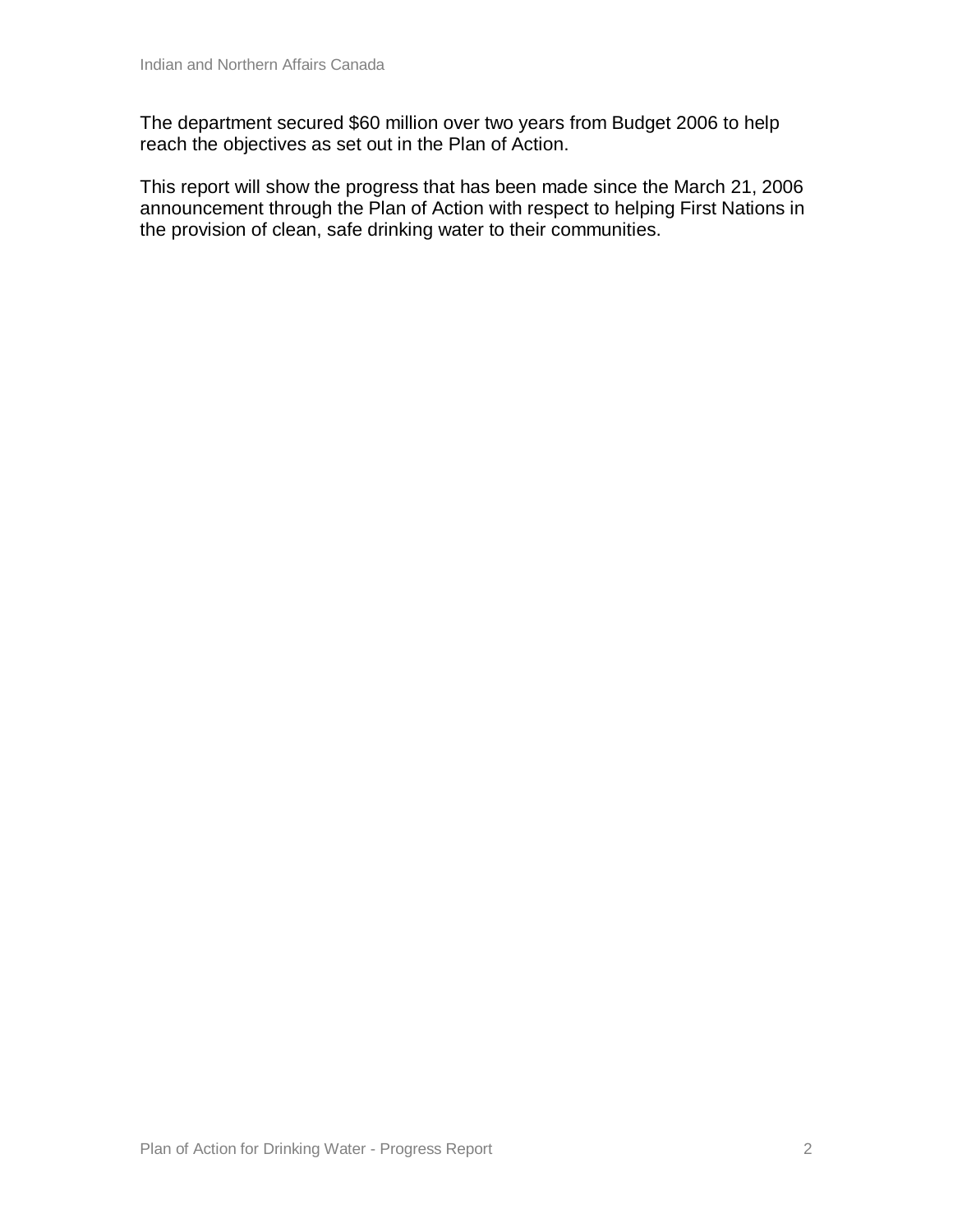#### **Progress on the Plan of Action**

The Government of Canada has made significant progress in helping First Nations in the provision of drinking water to First Nations on reserve. The following activities have resulted in the number of high-risk water systems decreasing from 97 systems as of March 2007 to 85 systems. More First Nations on reserve now have access to safe drinking water.

Following are the details on the progress made with the five specific action items of the Plan of Action.

#### Issuing a Clear Protocol on Water Standards

On the date of the announcement of the Plan of Action, the Honourable Minister of Indian Affairs and Northern Development and Federal Interlocutor for Métis and Non-Status Indians also released the *Protocol for Safe Drinking Water in First Nations Communities* (available on-line at [www.ainc-inac.gc.ca/H2O\).](http://www.ainc-inac.gc.ca/H2O).) Based on advice from First Nations practitioners and other stakeholders, a number of improvements are planned for the *Protocol.* Notable future additions will include Health Canada's *Procedures for Addressing Drinking Water Advisories*, and Environment Canada's guidance materials on source water protection plans.

Health Canada has led the development of the procedures for First Nations, Health Canada, and Indian and Northern Affairs Canada to follow when issuing and lifting drinking water advisories in order to speed up response time and shorten the duration of advisories. Addressing the underlying causes of a drinking water advisory is a key priority of the Government of Canada, as they are for First Nations communities.

Environment Canada has been developing technical manuals on source water assessment and community-level water use audits. Many of their manuals have been pilot- tested in First Nations communities.

Therefore, in summary, with respect to progress on the protocol:

• Improvements are being made to the protocol, including the addition of Health Canada's *Procedures for Addressing Drinking Water Advisories*, and Environment Canada's guidance materials on source water protection plans.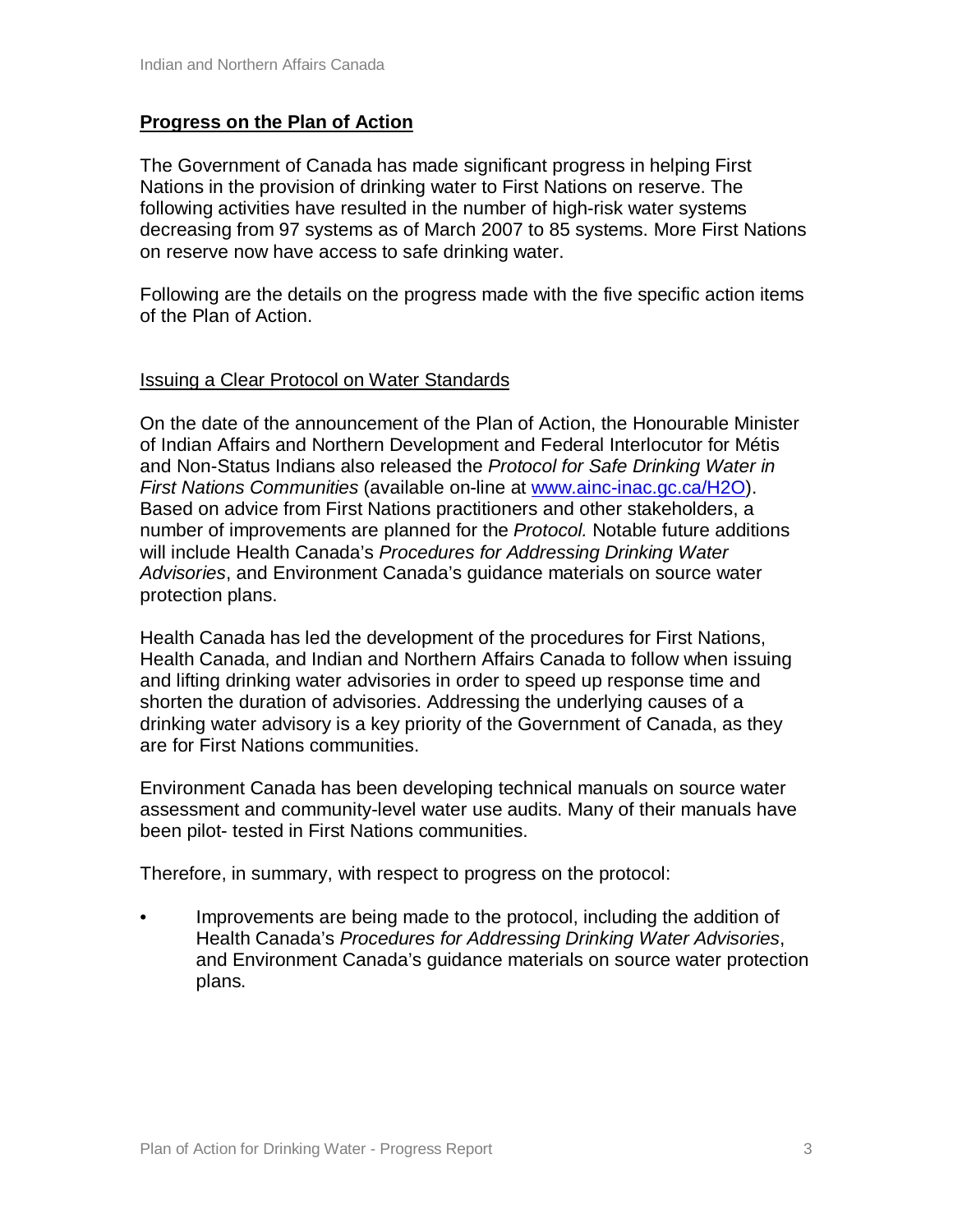#### Ensuring Oversight of Water Systems by Certified Operators

Indian and Northern Affairs Canada provides funding to First Nations and First Nations technical organizations to support the Circuit Rider Training Program, which is the main vehicle by which most First Nations operators receive the required training to operate their systems. This program provides qualified experts who rotate through a circuit of communities, providing hands-on training for the operators on their own system. Circuit rider trainers also help the First Nations with minor troubles and issues of operation and maintenance of their systems.

Through the work of the Circuit Rider Training Program, the number of water treatment system operators who have achieved the first level of certification or greater has increased to 41% of all water operators as of Fall 2007. This represents 475 out of 1,152 water system operators and back-up operators across the country.

Since the announcement of the Plan of Action, work has been underway to strengthen the Circuit Rider Training Program, including the establishment of a network between the circuit rider trainers, the sharing of best practices, and plans to hire additional trainers to ensure an optimum number of communities per trainer. It is anticipated that an additional 30 to 40 trainers will be hired over the next two years.

The main challenge for the Circuit Rider Training Program created by the Plan of Action is to ensure oversight of water systems by certified operators (i.e., by service providers who are qualified in a manner consistent with the applicable standards). In many cases, the circuit rider trainers provide sufficient oversight and technical support through 24-hour hotlines. However, when the attention by the circuit rider trainer is deemed insufficient for the training and support of the operator or for the timely provision of safe drinking water, a third party provider may be contracted out to provide additional oversight, supervision, and mentoring to the First Nation. This third party contracting is managed through the Safe Water Operations Program. Both the Circuit Rider Training Program and the Safe Water Operations Program are being carefully coordinated to ensure the maximum benefit and oversight coverage for First Nations.

As such, the combination of both the improved Circuit Rider Training Program, as well as the possible use of the Safe Water Operations Program, will help address risk ranking issues related to the operation of the system, to the training of the operator, and to monitoring and record keeping, and is thus likely to have the most significant impact on lowering the risk-ranking of the system.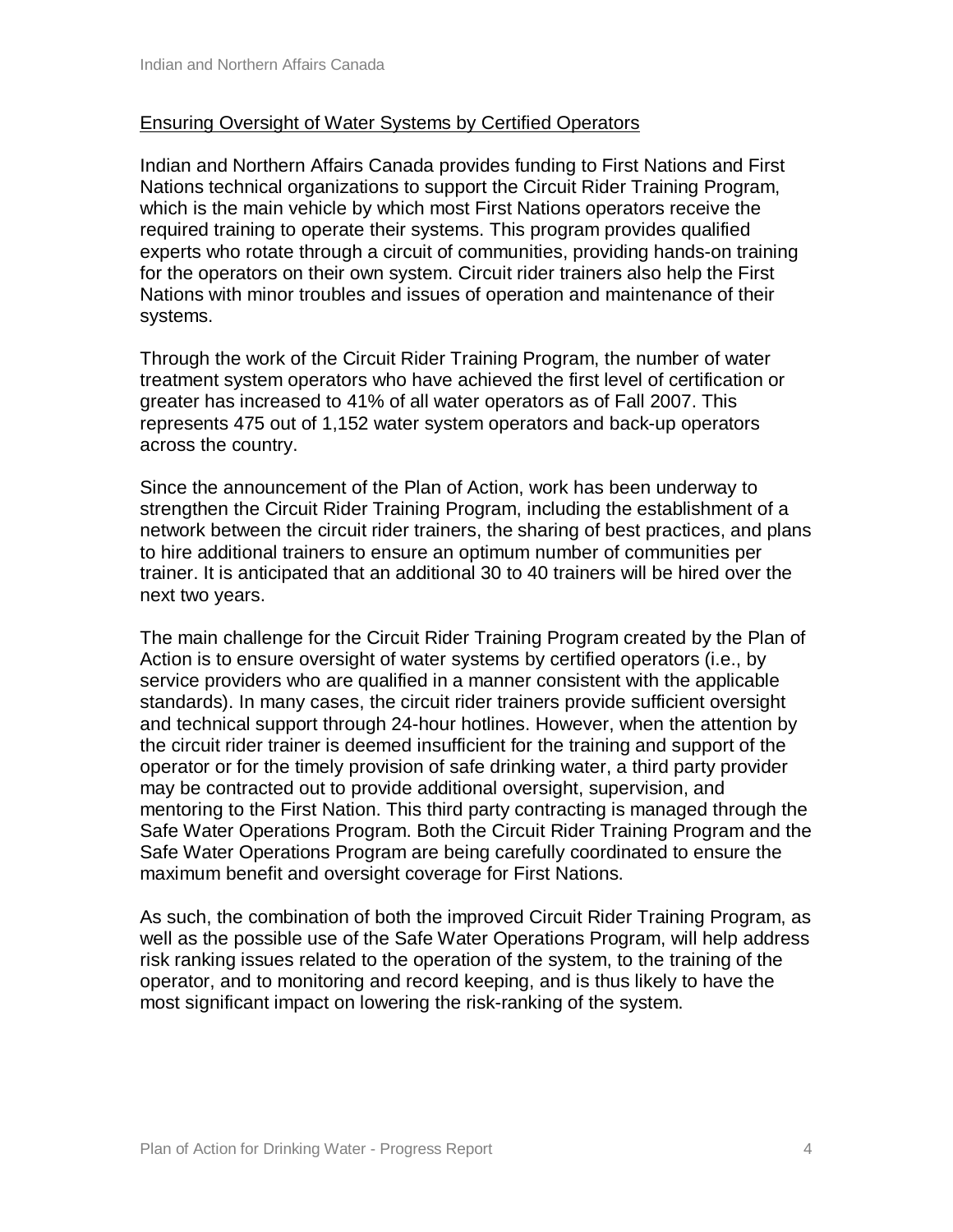Therefore, in summary, with respect to progress on oversight:

- a 24-hour hotline and emergency support is available to all First Nations as of December 2006;
- the expansion of Circuit Rider Training Program is underway, and includes plans for hiring additional trainers;

#### Address All High-Risk System, Starting With 21 Priority Communities

As indicated previously, the main, but not the only, objective of the Plan of Action is to address all systems identified as high-risk, thereby helping to ensure safe drinking water in First Nations communities. Reducing the risk level of a water system can be accomplished by addressing the deficiencies at any of the barriers, notably at the source water, the design of the system, the operation of the system, the training of the operator, and the monitoring and record keeping related to the system.

As of March 2007, there were 97 identified high-risk systems remaining. From these, 14 were also identified as being among the priority communities announced by the Minister. Today, there remains only 85 high-risk systems. In addition, eight additional priority communities have been addressed by either having their drinking water advisories lifted and/or the risk level of their water systems reduced, notably Moose Deer Point (ON), Dene Tha' (AB), Frog Lake (AB), Canoe Lake (BC), Lake Babine (BC), Semiahmoo (BC), Toosey (BC), and Toquaht (BC). We are continuing to work with the remaining six priority communities to address the remaining issues. Of these, two have had the issues addressed and are waiting for testing results to confirm they can be removed from the Priority Communities list. The other four require the design and construction of a new system and therefore are a long-term issue. The detailed progress for each of the 21 priority communities can be found in Appendix A.

As previously mentioned, the 21 priority communities were only the first to have remedial plans implemented out of all of the communities with either high-risk systems or drinking water advisories. In March 2006, there were an additional 149 First Nations communities beyond the 21 priority communities that also had one or more high-risk community drinking water systems. There were also another 54 communities that had one or more drinking water advisories. In all, this meant that there were a total of 224 First Nations communities that had water issues that needed to be addressed.

Work has progressed very well for many of these communities. As of December 2007, 116 First Nations communities have water issues that need to be addressed. Out of these, 56 communities have one or more high-risk community drinking water systems, 40 communities have one or more drinking water advisories, and 20 communities have both one or more high-risk systems and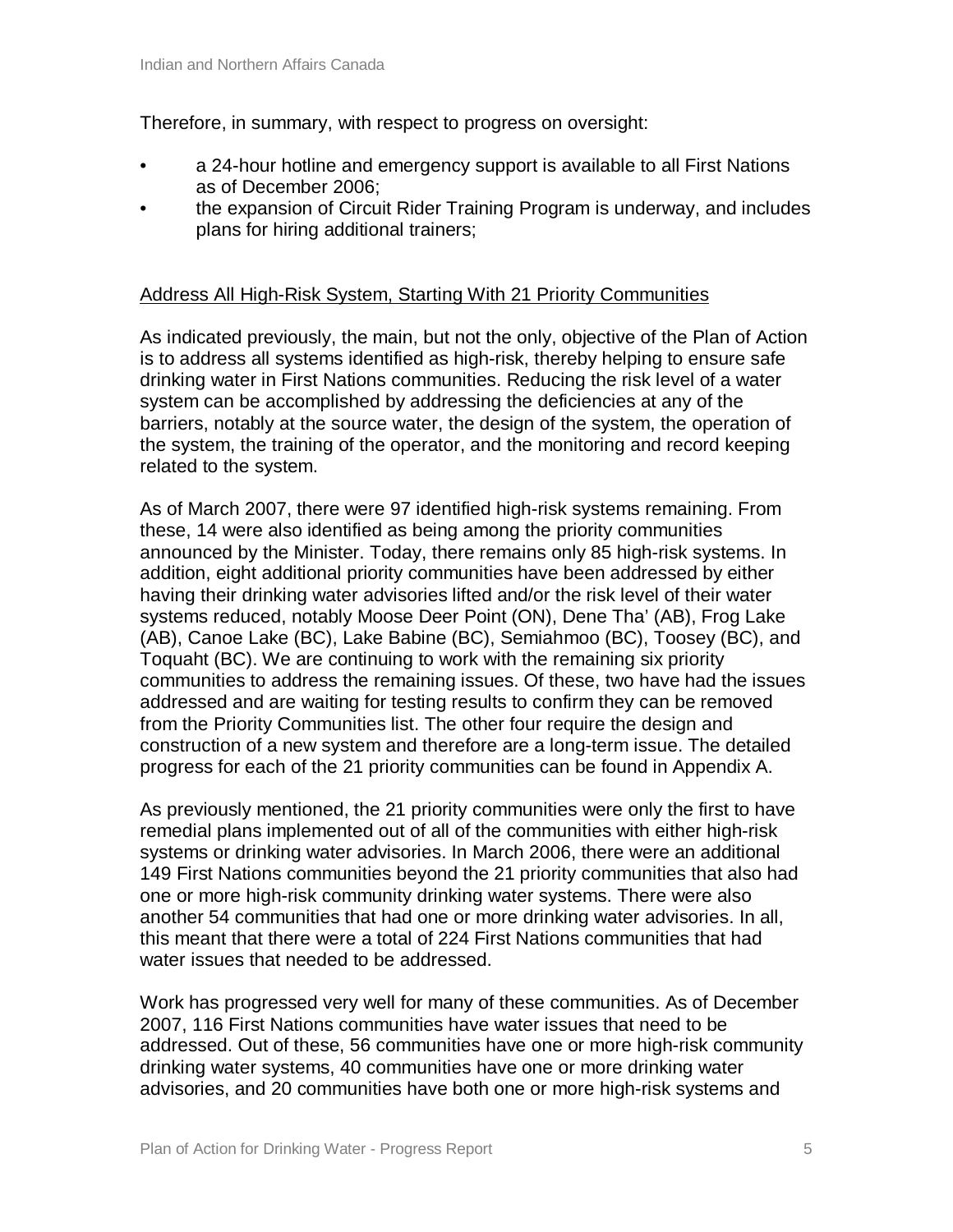one or more drinking water advisories. Remedial plans have been developed for each of these communities, and currently vary in implementation from design phase to nearly completed.

Therefore, in summary, with respect to progress on risk-levels and priority communities:

- there are currently 85 high-risk community drinking water systems; this is down from the 97 high-risk systems as of the March 2007 progress report;
- eight priority communities have been addressed by either having their drinking water advisories lifted and/or the risk level of their water systems reduced, notably Moose Deer Point (ON), Dene Tha' (AB), Frog Lake (AB), Canoe Lake (BC), Lake Babine (BC), Semiahmoo (BC), Toosey (BC), and Toquaht (BC), therefore only six of the original 21 remain; and,
- there are 116 communities that still have high-risk community drinking water systems and/or drinking water advisories to be addressed; this is down from the 224 communities (which included the 21 priority communities) at the time of the announcement.

#### Creating an Expert Panel to Provide Options for a Regulatory Regime

An Expert Panel was created and held public hearings across Canada from June to August, 2006. Hearings were held in Whitehorse, Edmonton, Vancouver, Saskatoon, Winnipeg, Toronto, Québec City, Halifax and Thunder Bay. The panel submitted its final report to the Minister of Indian and Northern Affairs Canada on November 15, 2006. The final report was tabled in the House of Commons on December 7, 2006. The report and various potential regulatory options proposed by the Expert Panel have since been extensively analysed by the Minister and senior officials of Indian and Northern Affairs Canada, Health Canada and Environment Canada.

In June 2007, the Senate Committee on Aboriginal Peoples also released a report called: *Safe Drinking Water for First Nations*, in which it recommended that the Government of Canada conduct a professional audit of water system facilities and an independent needs assessment in relation the delivery of safe drinking water on reserve. The Senate also recommended that INAC undertake a comprehensive consultation process with First Nations communities regarding legislative options, with a view to collaboratively developing such legislation with First Nations.

The Minister is giving careful consideration to the options proposed by the Expert Panel and to the recommendations put forward by the Senate before he proceeds to next steps with respect to the development of a regulatory framework for safe drinking water on First Nation reserves.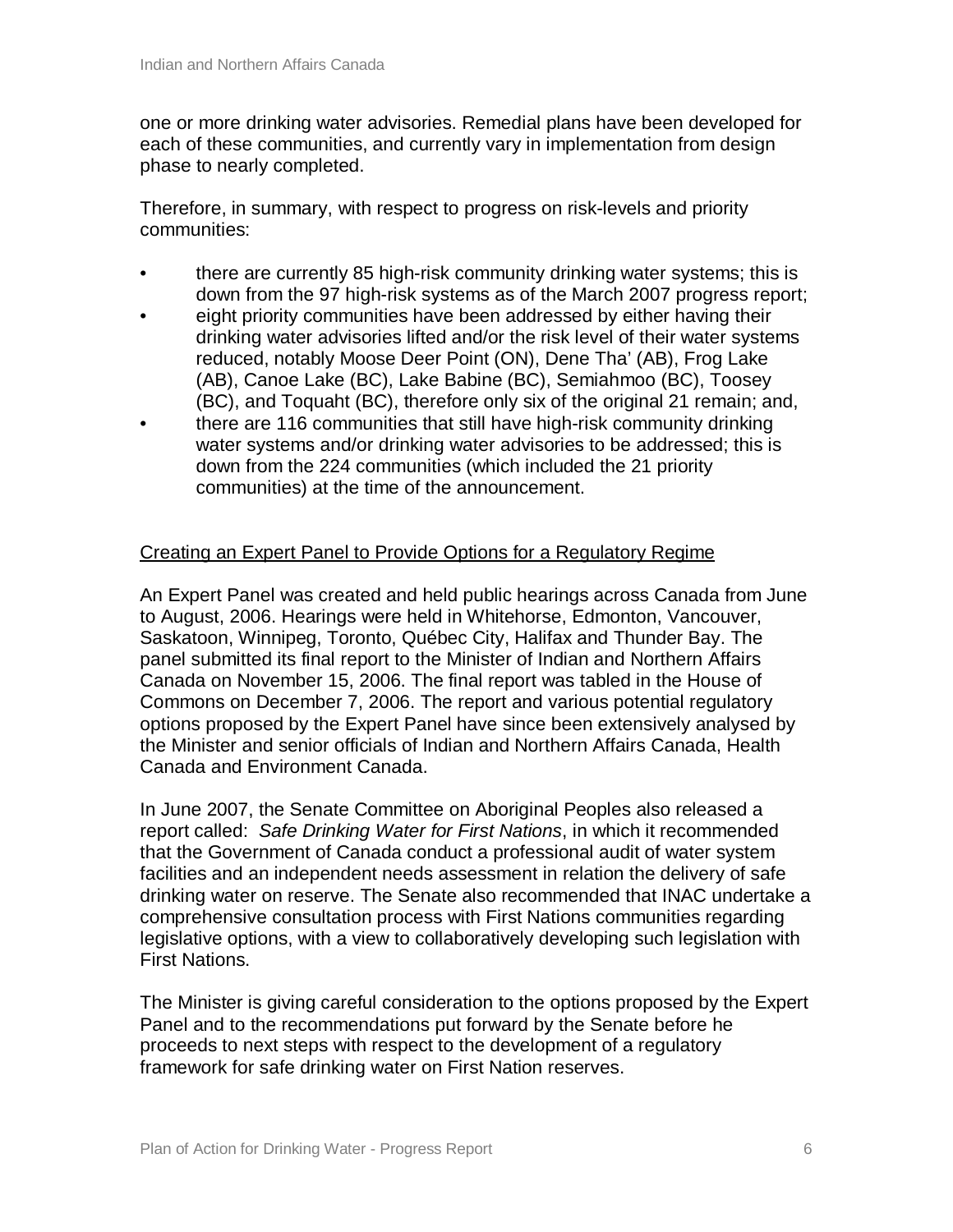Therefore, in summary, with respect to progress on a regulatory framework for safe drinking water in First Nations communities:

- In December 2006, the Report of the Expert Panel was tabled in Parliament;
- In June 2007 the Senate Committee on Aboriginal Peoples released *Safe Drinking Water for First Nations;* and,
- The Minister is considering the options proposed by the Expert Panel as well as the Senate's recommendations before he proceeds to next steps with respect to the development of a regulatory framework for safe drinking water on First Nation reserves.

#### Report on Progress

The first progress report was tabled to Parliament on December 7, 2006. A second progress report was tabled to Parliament on March 20, 2007. This document is the third report on the Plan of Action for Drinking Water in First Nations Communities. Further reports will continue to highlight progress.

This report can be found on the department's water web site at www.aincinac.gc.ca/H2O.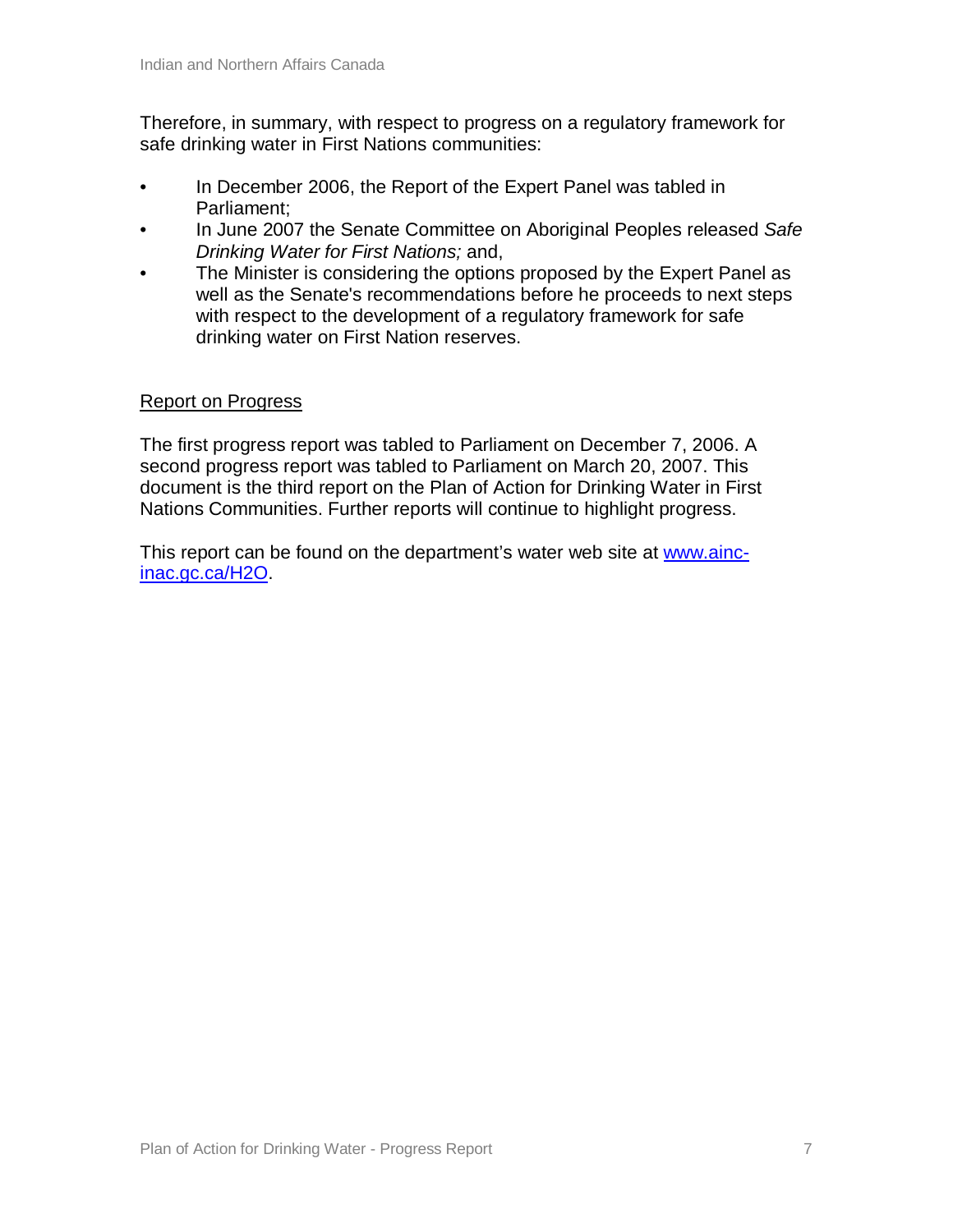#### **Other Progress on Water**

Because drinking water advisories are an important preventative measure to protect public health, research conducted by Health Canada determined that the communication of drinking water advisories in First Nations communities must be improved. Based on this research, Health Canada, in collaboration with Indian and Northern Affairs Canada and First Nations stakeholders, has developed the *Procedure for Addressing Drinking Water Advisories in First Nations Communities South of 60°.* The Procedure was developed to provide guidance to Chiefs and Councils and other involved stakeholders on how to efficiently address the underlying cause(s) of a drinking water advisory after it has been issued. The main objective of the Procedure is to promote a team approach to help Chiefs and Councils coordinate efforts between all relevant stakeholders to ensure that an advisory is lifted as quickly as possible. Roles and responsibilities of Health Canada, Indian and Northern Affairs Canada and First Nations, as well as basic steps to be undertaken once an advisory is issued in First Nations communities are outlined in the Procedure. Communication and implementation of the Procedure to First Nations communities is underway.

Environment Canada has been providing information on federal requirements related to wastewater effluent quality and environmental protection. Indian and Northern Affairs Canada has been working closely with the department, following the work on the proposed Canada-wide Municipal Wastewater Effluent regulations, and has been drafting a *Protocol for Wastewater Treatment and Disposal in First Nations Communities* that will be harmonized with the regulations. Additionally, Environment Canada has produced several technical guidance products and training materials which will help First Nations take action on source water protection and sustainable water use. These products are currently being reviewed and will eventually be incorporated into the *Protocol for Safe Drinking Water in First Nations Communities.*

Together, these three departments have also produced, with the help of the Assembly of First Nations and other First Nations organizations, the *Water is a Treasure* school kit. The activities in this kit will help increase awareness among First Nations children on the importance of clean and reliable drinking water, and encourage careers in the water sector. *Water is a Treasure* has been provided to Band, federal, or provincial operated schools nationwide, as well as Band Councils, Departments of Education, and various First Nation organizations.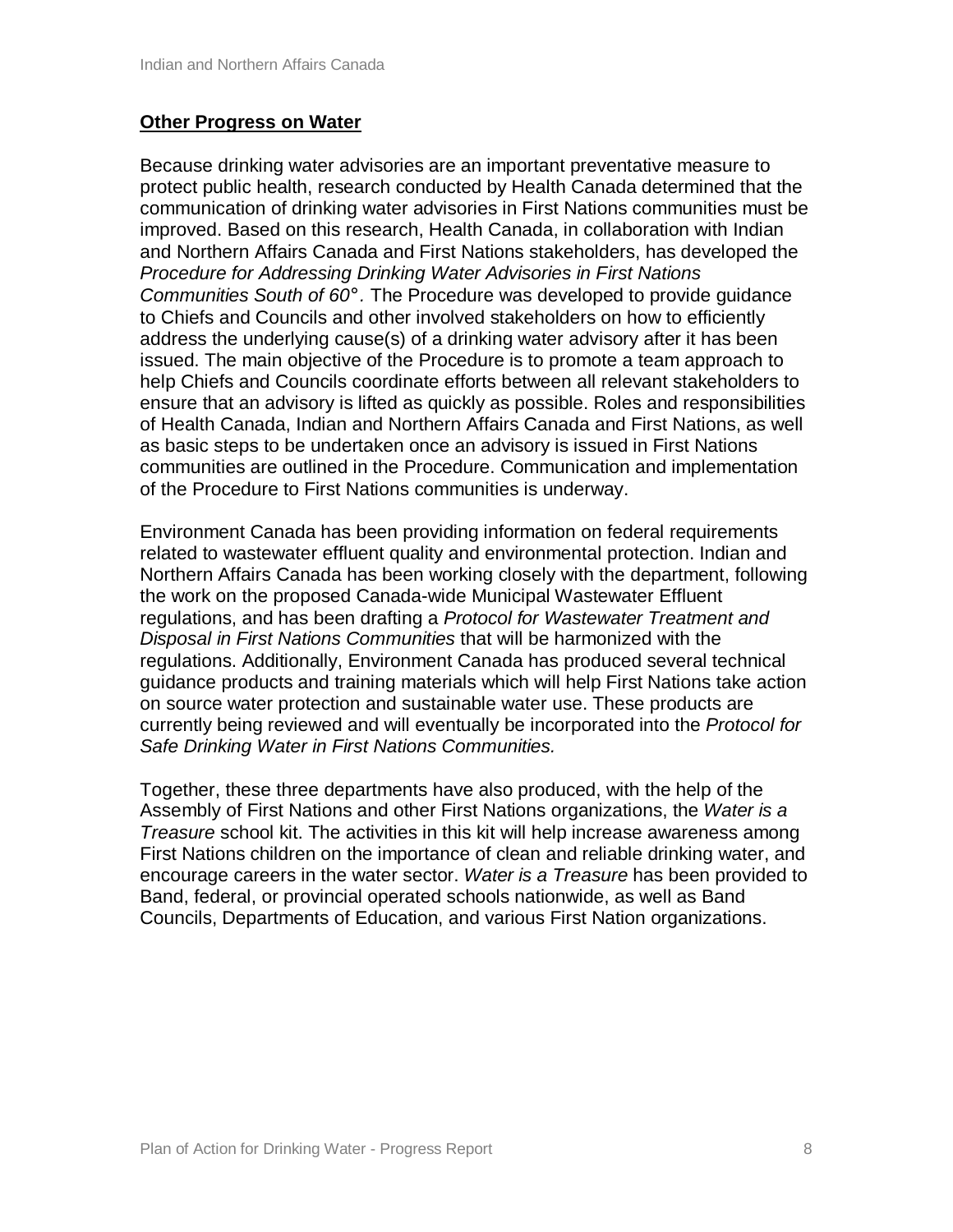In addition, Indian and Northern Affairs Canada is preparing a new national assessment of all water and wastewater systems. This assessment, which will take place throughout 2008 and 2009, will provide an independent review of the current status of all water and wastewater systems. It will also assess various options for community serviceability, looking into alternative ways for helping to ensure that safe drinking water is provided to the entire community instead of only those on communal systems. This assessment will identify the needs with respect to resources, training, and support for the provision of water for future years.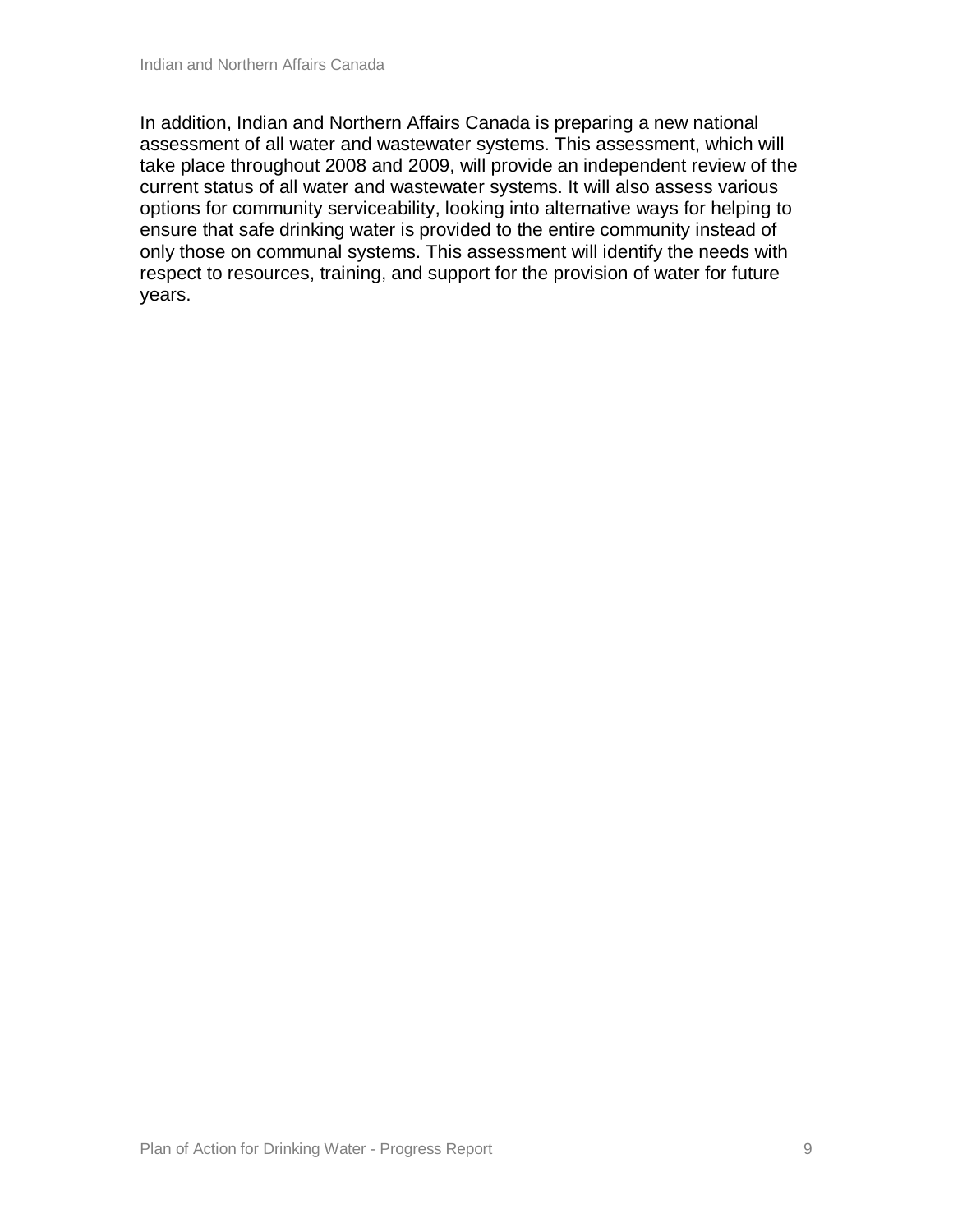# **Conclusion**

In conclusion, the Government of Canada has developed a plan, and is moving forward on that plan with measurable results:

- The *Protocol for Safe Drinking water in First Nations Communities* is being strengthened and improved;
- More communities now have oversight of water systems by certified operators;
- There has been a significant decrease in the number of First Nations communities with high-risk communal water systems and/or drinking water advisories; and
- Options and recommendations for the development of a regulatory regime are being reviewed by the Minister before he proceeds to the next steps.

The Government of Canada is, and will continue to be, committed to helping First Nations in the provision of safe, clean, and reliable drinking water.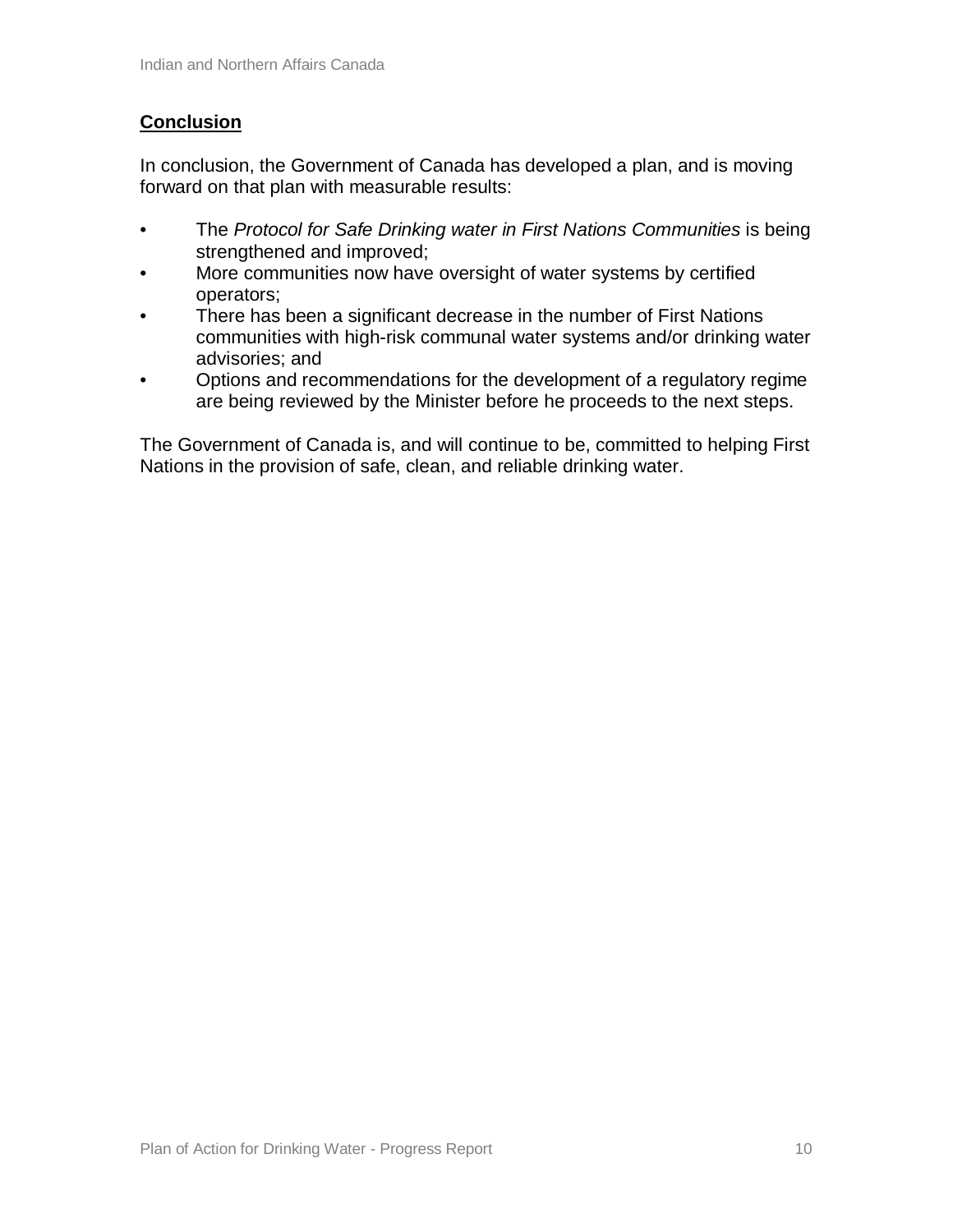# **Appendix A 21 Priority Communities Progress Report**

# **Atlantic**

#### Pabineau

Pabineau, with a registered population of 227 people, 87 on reserve, is situated about 10 kilometres from Bathurst, New Brunswick. Its water problems date back to June 1, 2005 when a drinking water advisory was put in place because of equipment malfunction, which resulted in inadequate chlorination. Indian and Northern Affairs Canada evaluated the system in 2006 and determined that it was poorly designed.

*Progress to date:* On September 14, 2006, an agreement was reached between the Chief and Council and Indian and Northern Affairs Canada to install temporary individual treatment systems for each home and work towards the final solution of connecting to the municipal system of the town of Bathurst. Indian and Northern Affairs Canada met with the First Nation on June 12, 2007 to discuss progress to date and next steps. It was agreed that all homes on reserve not meeting Canadian Drinking Water Guidelines would have individual treatment systems installed, both the homes on private wells and the community system, and the pumphouse would be upgraded. The project is now complete. Water sampling is being carried out by Health Canada. Health Canada will review testing results and determine if the drinking water advisory should be lifted.

#### **Woodstock**

Woodstock, with a registered population of 813 people, 260 on reserve, is situated about five kilometres south of Woodstock, New Brunswick. Its water problems date back to March 1, 2005 when a drinking water advisory was put in place because of inadequate chlorination resulting in unacceptable microbiological levels.

*Progress to date*: Woodstock has been removed from the Priority Community category. The risk level for this community has been reduced from high to medium due to the work that has been done over the course of the year. Houses in the community are not under a drinking water advisory. Since the installation of pre-filters and disinfection systems, there is no longer a drinking water advisory on the Woodstock Health Centre and canteen. However, the line is still on a drinking water advisory. In addition, the operator has achieved certification to the level of the plant.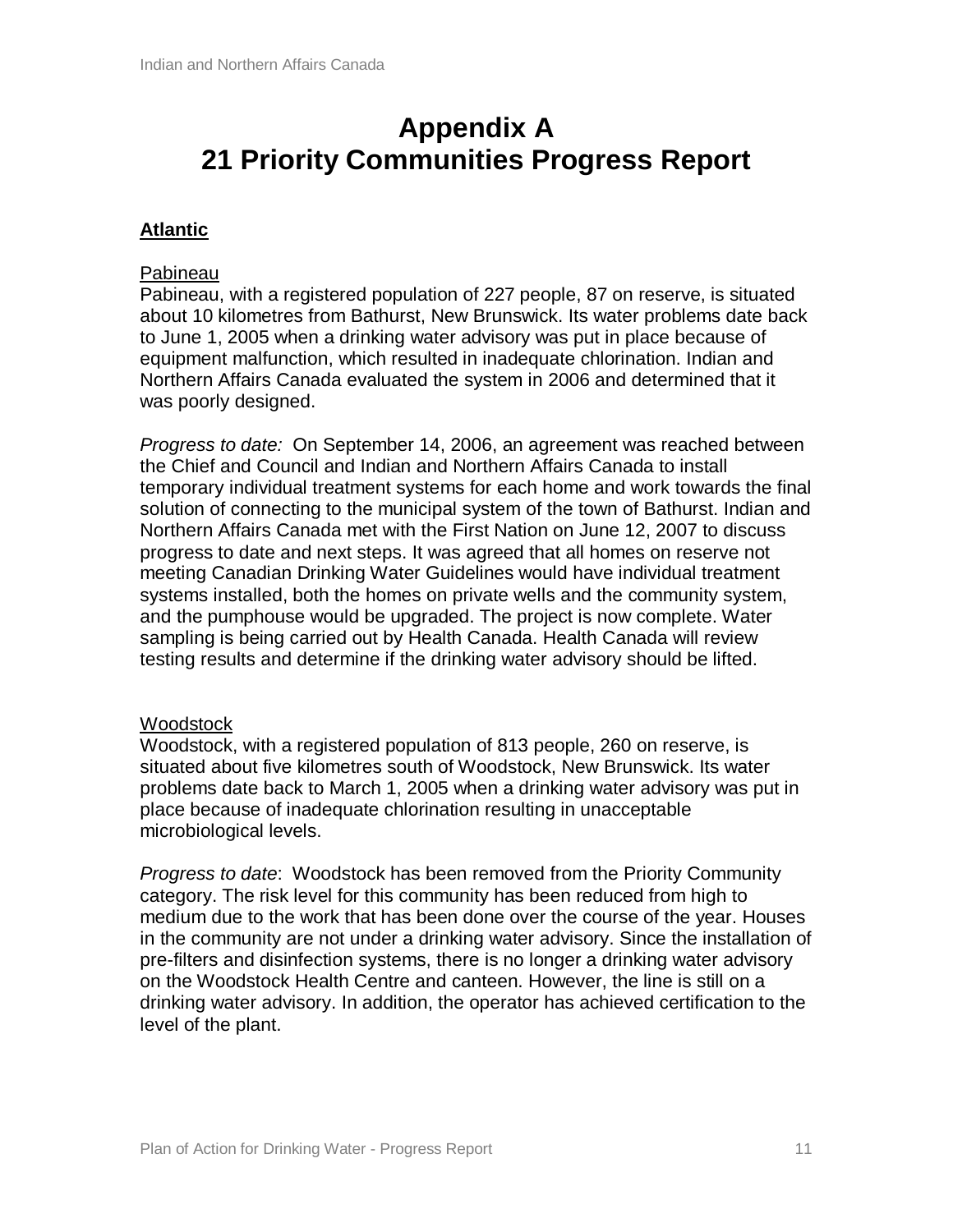# **Quebec**

#### Kitigan Zibi Anishinabeg

Kitigan Zibi Anishinabeg, with a registered population of 2,671 people, 1,489 on reserve, is situated about 130 kilometres north of Gatineau/Ottawa, adjacent to the town of Maniwaki. Its water problems date back to 1999. There are two separate issues relating to water:

Some residents are connected to the community distribution system of Maniwaki through a municipal service agreement. The municipal system draws water from surface water, and has had issues with treating water to acceptable drinking water standards.

The remaining residents are on individual wells and have been on a drinking water advisory since 1999 because of an unacceptable level of uranium in the groundwater. This year Indian and Northern Affairs Canada evaluated technical solutions for treatment directly at the wells but found that current technologies are not viable because they cause unacceptable levels of radon gas.

*Progress to date*: The Municipality of Maniwaki started recent upgrades on its water system Aug. 30, 2006, to address treatment issues. Over the next five years Kitigan Zibi, in collaboration with Indian and Northern Affairs Canada, will expand the distribution system to connect as many residents and community buildings as possible, currently on individual wells, to the municipal system. It is expected that in the meantime, the drinking water advisory will remain in place for these homes and they will be provided with bottled water for drinking. Various meetings and discussions have been held between Kitigan Zibi and Indian Northern Affairs Canada to establish a global action plan, which will cover not only the units that will be connected to the municipal system but also those that will remain on individual systems.

#### **Ontario**

#### Shoal Lake #40

Shoal Lake #40, with a registered population of 526 people, 254 on reserve, is situated near Kejick. Its water problems date back to Dec. 6, 2000 when a drinking water advisory was put in place because of equipment malfunction resulting in inadequate chlorination. This year, Indian and Northern Affairs Canada evaluated the existing facilities and found that there have been problems with consistent operations dating back to 2000. Work started on May 5, 2003, when a project was initiated to construct a new water treatment plant, which will meet current regulations.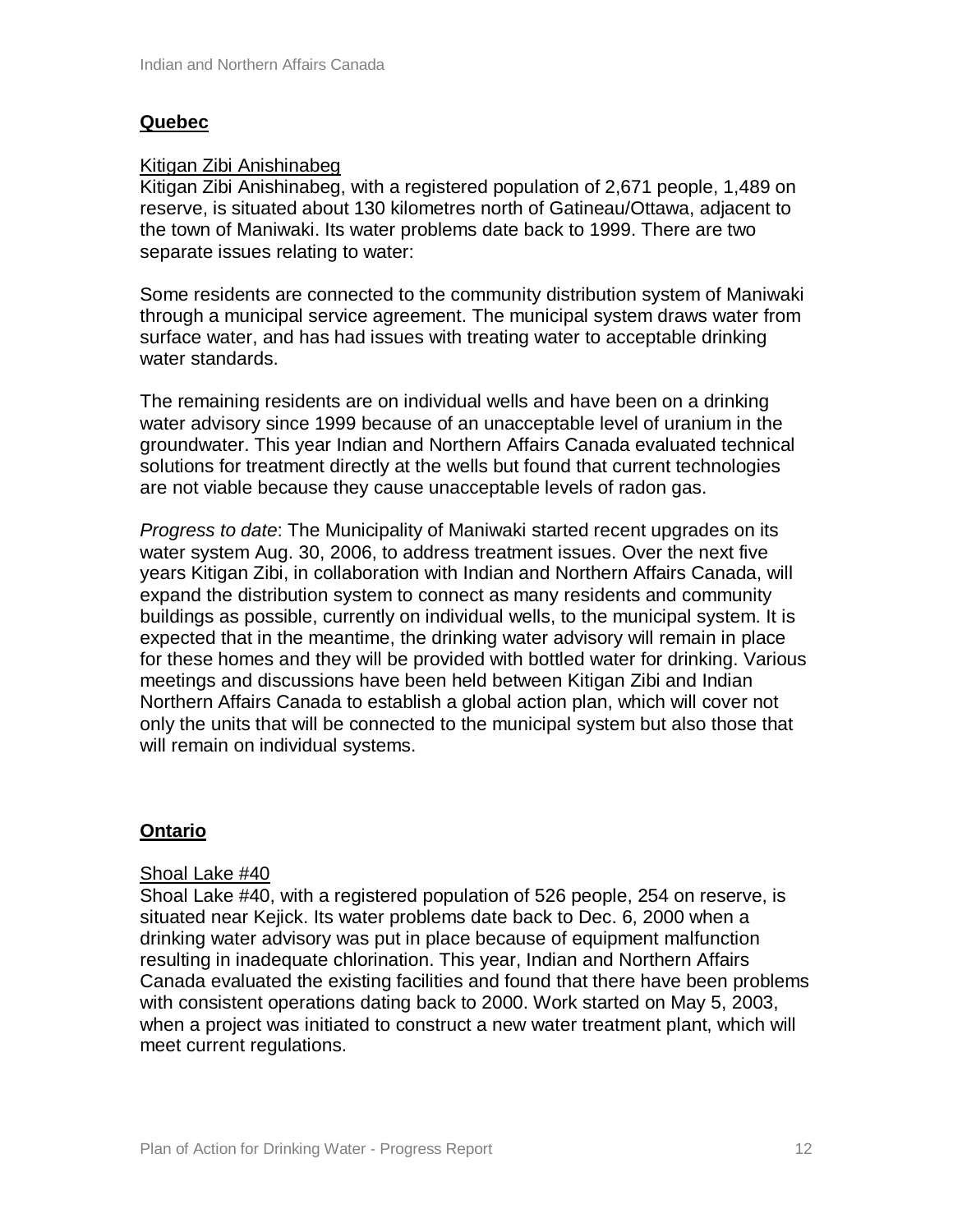*Progress to date:* A consultant has been selected to re-design the new water treatment plant. The design is scheduled to be complete in February 2008 with construction beginning in the spring of 2008. Certified oversight, which would result in a lower risk ranking for the community, has been offered to the First Nation. However, the First Nation has not responded. Indian and Northern Affairs Canada also held a workshop concerning certified oversight for all First Nations in the Bimose Tribal Council, which includes Shoal Lake #40, and representatives of the First Nation did not attend.

#### Constance Lake

Constance Lake, with a registered population of 1,449 people, 711 on reserve, is situated about 40 kilometres northwest of Hearst. Its water problems date back to Nov.18, 2005 when a drinking water advisory was put in place because of equipment malfunction. This year, Indian and Northern Affairs Canada evaluated the plant and found the necessary operation and maintenance work was not being done.

*Progress to date*: Constance Lake has been removed from the Priority Community category. The risk level for this community has been reduced from high to medium due to the work that has been done over the course of the year. The drinking water advisory was lifted July 2006. Work began in May 2006 when a contract with the Ontario Clean Water Agency was signed to provide certified oversight. A water treatability study is underway to identify the long-term solution, as the present plant does not meet current standards. The study should be completed by May 2008.

#### Moose Deer Point

Moose Deer Point, with a registered population of 449 people, 143 on reserve, is situated on the O'Donnell Point peninsula in Georgian Bay north of Muskoka. Its water problems date back to 1998 when a drinking water advisory was put in place because of significant deterioration in the source water quality as well as inadequate chlorination. This year, Indian and Northern Affairs Canada evaluated the system and found that the necessary operation and maintenance work was not being done, and the pump houses were substandard.

*Progress to date:* Moose Deer Point has been removed from the Priority Community category. Effective December 19, 2007, the drinking water advisory has been lifted. Interim upgrades are complete, pending receipt of the completion certificate. The First Nation has also applied for Ontario Region's Safe Water Operations Program for funding for the oversight assistance. In the interim, the First Nation has hired a certified water treatment plant operator to operate the systems and provide training to the two operators in training. The design for the new system is now complete and the effective project approval submission has been approved. Construction is expected to be completed by 2010.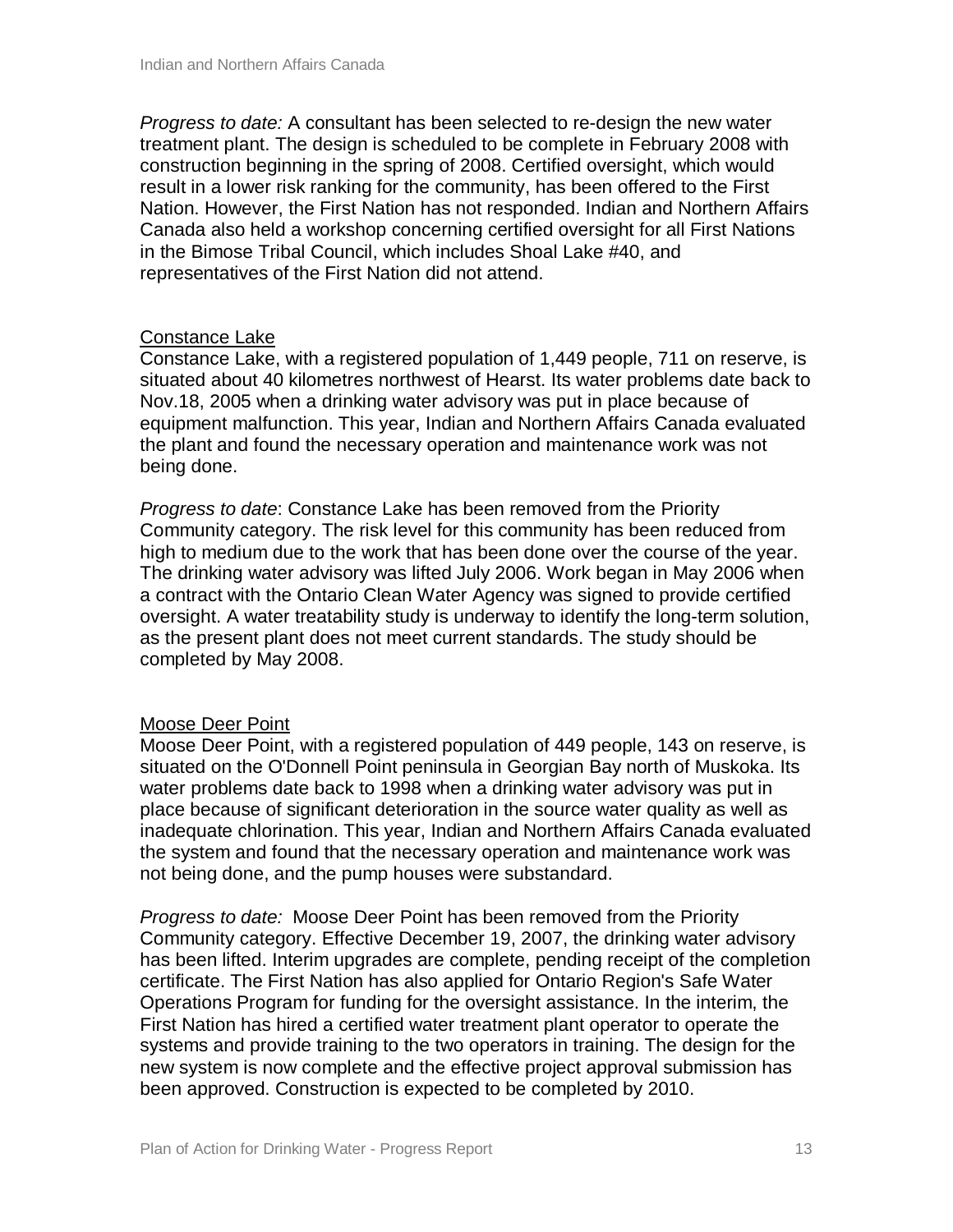#### Northwest Angle No. 37

Northwest Angle No. 37, with a registered population of 336 people, 153 on reserve, is situated southeast of Kenora. Its water problems date back to 2002 when a drinking water advisory was put in place because of inadequate chlorination. This year, Indian and Northern Affairs Canada evaluated the system and found that the chlorinator was malfunctioning, and there were problems with operation and maintenance work.

*Progress to date*: A drinking water advisory is still in place. A service provider has been selected to provide certified oversight for the water treatment plant operation. A contract is currently being finalized and, when in place, should result in a lower risk ranking for the community.

#### Ochiichagwe'babigo-ining

Ochiichagwe'babigo-ining, with a registered population of 329 people, 109 on reserve, is situated north of Kenora. Its water problems date back to 2004 when a drinking water advisory was put in place because of equipment malfunction. This year, Indian and Northern Affairs Canada evaluated the system and found that the necessary operation and maintenance work was not being done. Work started in 2002 and continues to the present date.

*Progress to date*: Ochiichagwe'babigo-ining has been removed from the Priority Community category. The risk level for this community has been reduced from high to low due to the work that has been done over the course of the year. A new water treatment plant was opened in November 2006. Certified oversight is now in place, and the drinking water advisory has been lifted.

#### Kingfisher

Kingfisher, with a registered population of 461 people, 429 on reserve, is situated about 500 kilometres north of Thunder Bay. Its water problems date back to 2004 when a drinking water advisory was put in place because of equipment malfunction resulting in inadequate chlorination. The water system has been evaluated and it was found that the necessary operation and maintenance work was not being done.

*Progress to date*: Work started on Aug. 9, 2005 and continues with an upgrade to the water treatment plant. The tender for the work closed on December 19th and the contract has been awarded. Mobilization is scheduled for March 2008 and construction is slated for the summer and fall of 2008. The First Nation's Tribal Council is preparing a proposal to deliver certified oversight for their First Nations. It is expected that certified oversight will result in a lower risk ranking and the removal of the drinking water advisory.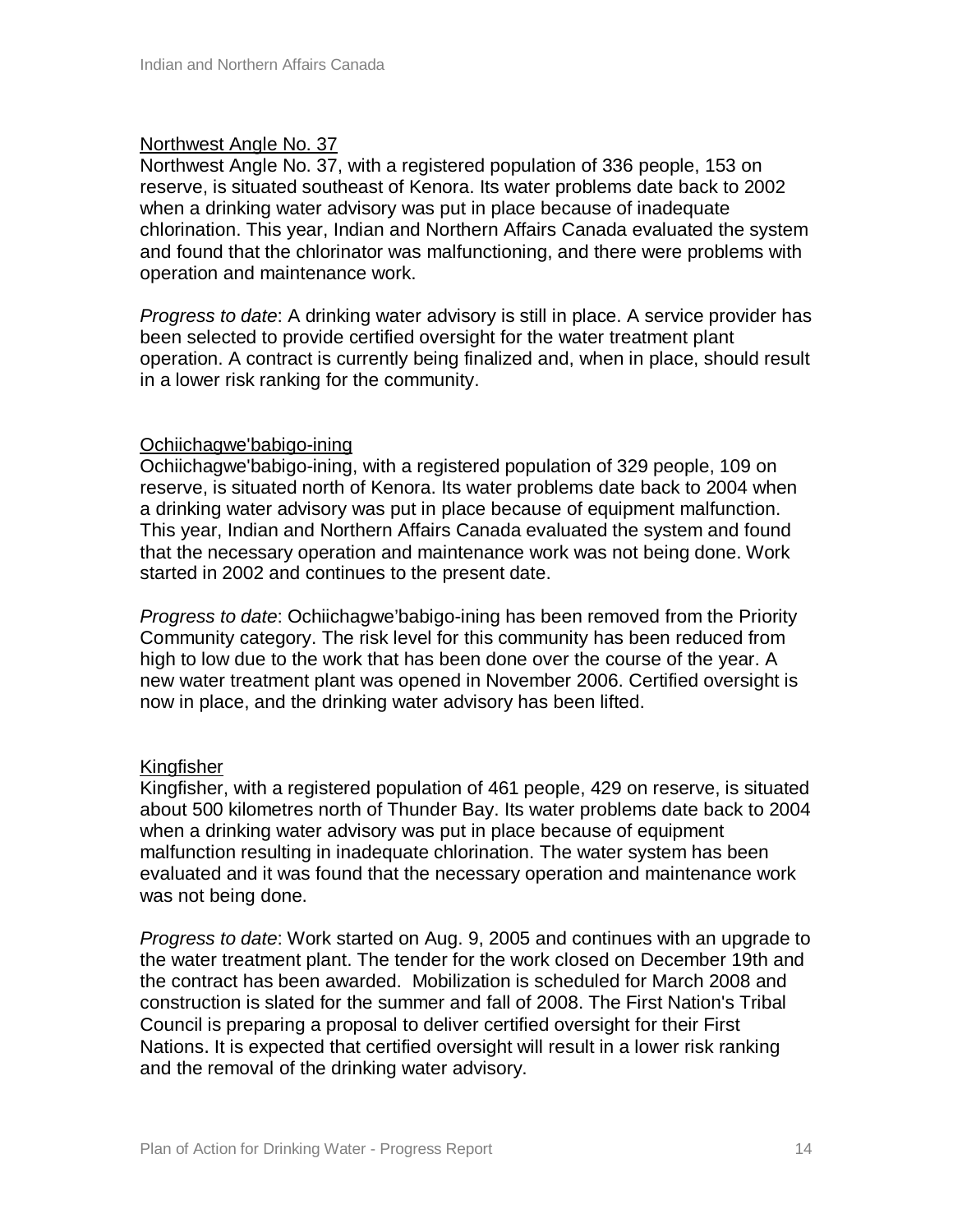#### Muskrat Dam Lake

Muskrat Dam Lake, with a registered population of 367 people, 213 on reserve, is situated in the Sioux Lookout District on the western shore of the Severn River. Its water problems date back to 2003 when a drinking water advisory was put in place because of inadequate chlorination and a high turbidity.

*Progress to date:* Indian and Northern Affairs Canada has worked closely with the First Nation to complete the construction of a piped sewer and water system that resulted in all of the community being connected to a piped system. A recent inspection of the sewage system revealed several maintenance deficiencies. A diesel station upgrade project is also underway to ensure the provision of a safe and reliable electrical supply. The First Nation's Technical Advisor at the Independent First Nations Alliance is developing a terms of reference to undertake a Water Treatability Study. The Department is presently reviewing options to identify funds to support this study. Recent Health Canada test results indicate the water treatment plant is capable of producing good treated water within guidelines but presently lacks adequate chlorine. It is expected that certified oversight would result in a lower risk ranking and the removal of the drinking water advisory. As such, the Department has been, and continues to be, in discussions with the First Nation on implementing certified oversight. To date the First Nation is still contemplating enrolment in the Safe Water Operations Program.

#### Wabigoon Lake Ojibway

Wabigoon Lake Ojibway, with a registered population of 530 people, 153 on reserve, is situated east of Dryden. Its water problems date back to September 2005 when a drinking water advisory was put in place because of equipment malfunction resulting in inadequate chlorination as well as high turbidity. This year, Indian and Northern Affairs Canada evaluated the system and found that the necessary operation and maintenance work was not being done.

*Progress to date:* Wabigoon Lake Objigway has been removed from the Priority Community category. The drinking water advisory has been lifted. Indian and Northern Affairs Canada has offered to provide funding for certified oversight of water operations. The First Nation has selected a service provider to provide certified oversight. A contract is currently being negotiated and, when in place, should result in a lower risk ranking.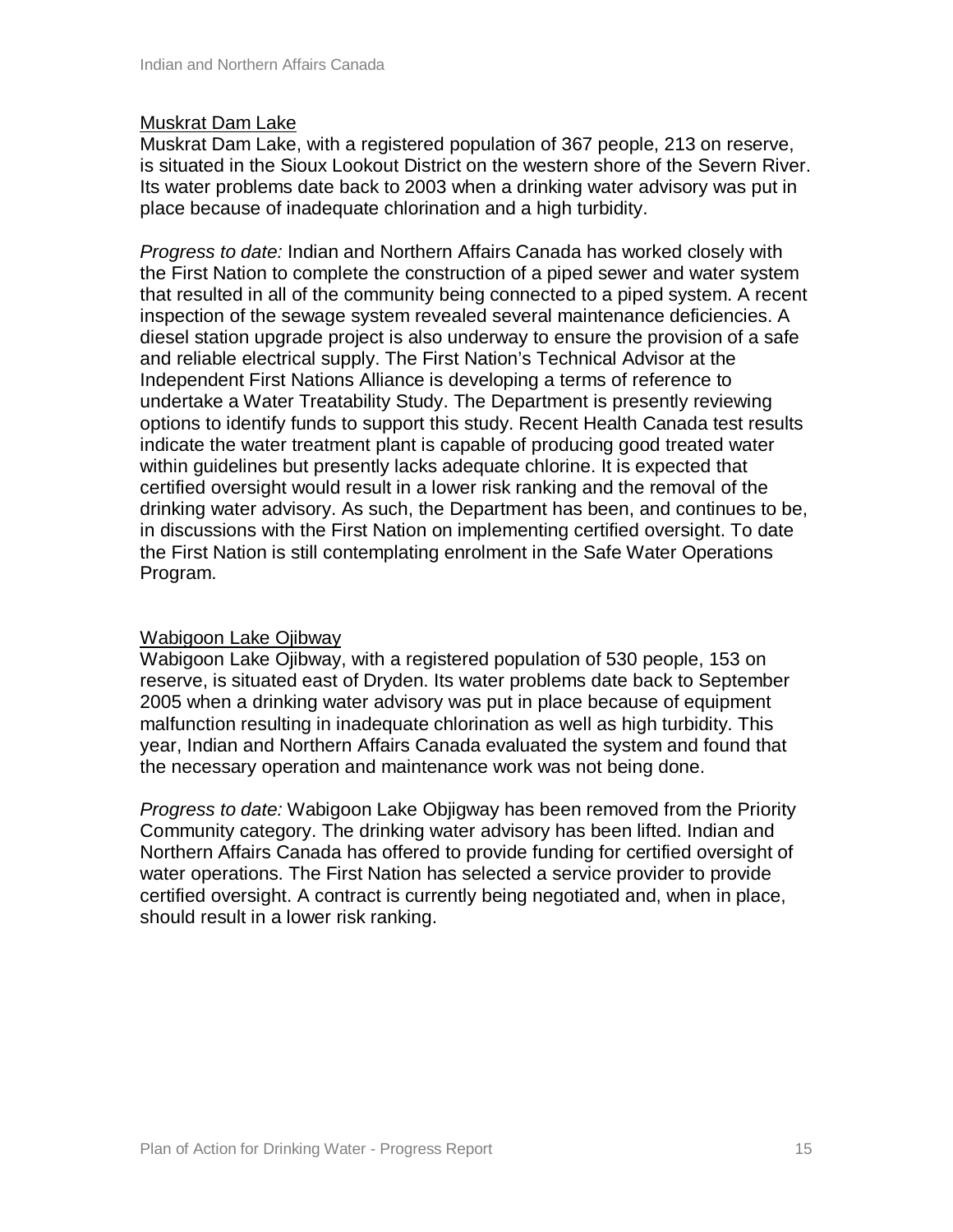# **Alberta**

#### Dene Tha'

Dene Tha', with a registered population of 2,493 people, 1,799 on reserve, is situated 812 kilometres northwest of Edmonton. Its water problems date back to 2005 when drinking Water Advisories were put in place at two sites, Chateh, and Bushe River, because of unacceptable turbidity or particle counts. This year, Indian and Northern Affairs Canada evaluated the system and found that upgrades were required to the plant and operators needed training and certification. Long-term upgrades to the plant are currently being reviewed.

*Progress to date*: Dene Tha' has been removed from the Priority Community category. There is no longer any drinking Water Advisories in place for this community. The advisory on the Bushe River Reserves was lifted with the replacement of the cisterns and acceptable test results. Additionally, the March 2007 advisory in Chateh was lifted in June 2007. A feasibility/assessment was completed on the plant and reviews are now being undertaken to determine the long-term requirements. A study to determine the best source of raw water (ground water or river water) at Meander River is also underway. The commencement date for the upgrade of the water treatment system is yet to be decided. Operators continue to participate in the Circuit Rider Training Program and good records are being kept.

#### Driftpile

Driftpile, with a registered population of 2,232 people, 778 on reserve, is situated about 300 kilometres northwest of Edmonton. Its current water problems date back to May 2005 when a drinking water advisory was put in place because to unacceptable turbidity levels in the water distribution system.

*Progress to date:* Driftpile has been removed from the Priority Community category. The risk level for this community has been reduced from high to medium due to the work that has been done over the course of the year. A new water treatment plant was opened Oct. 11, 2006 and the drinking water advisory immediately lifted. Since the new plant was commissioned, there have recently been problems with erosion of the berm. INAC has since provided funding for repairs and it is anticipated that there will be no further problems. Currently the First Nation is looking to partner with two other First Nations to recruit an oversight operator until it has a fully certified operator.

#### Frog Lake

Frog Lake, with a registered population of 2,409 people, 1,415 on reserve, is situated about 245 kilometres east of Edmonton. Its water problems date back to July 2005 when a drinking water advisory was put in place because of equipment malfunction resulting in inadequate chlorination. In the fiscal year 2005/06, Indian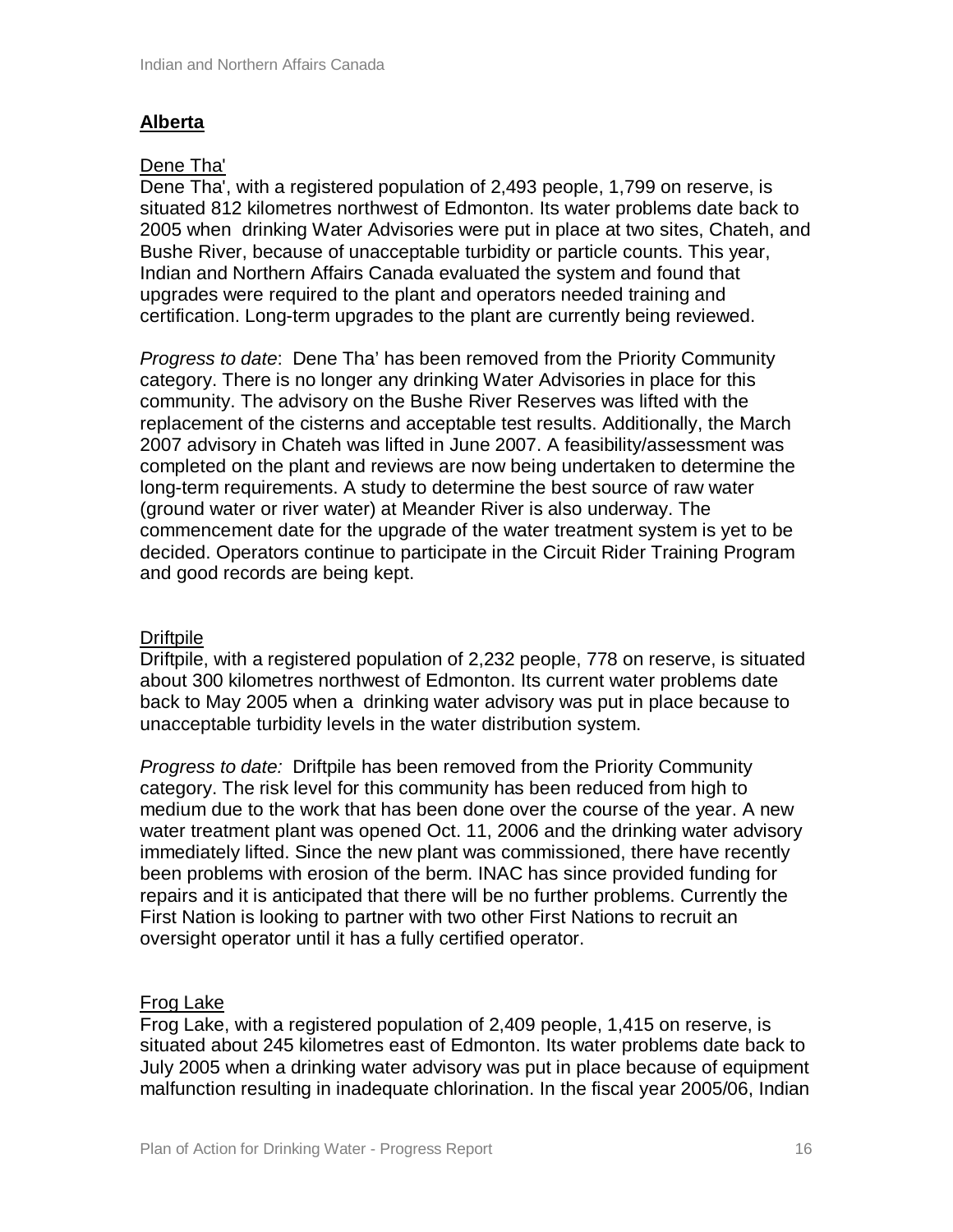and Northern Affairs Canada evaluated the system and found that plant repairs were required and there were problems with the operation and maintenance work. Funding was provided to the First Nation in 2006 to undertake the necessary repairs and upgrade.

*Progress to date*: Frog Lake has been removed from the Priority Community category. The risk level for this community has been reduced from high to medium due to the work that has been done over the course of the year. Operators are actively participating in the Circuit Rider Program and record keeping is improving. On August 3, 2007, a new drinking water advisory was issued for the Health Canada facility, served by the community water system, due to low chlorine levels. The Nation is working with a consultant to put a secondary chlorination system in place to provide residual protection to this part of the community. This is not yet on line; it has been confirmed that the chlorine levels for the system remain within guidelines. There is also a Drinking water advisory for the Health Canada facility (Head Start program) where the cistern must be cleaned and disinfected. This facility is not served by the community water system. Two consecutive bacteriological water samples must be satisfactory prior to the advisory being lifted.

# **British Columbia**

#### Semiahmoo

Semiahmoo, with a registered population of 77 people, 48 on reserve, is situated about 15 kilometres south of Surrey. Its water problems date back to October 2005 when the Drinking water advisory was put in place because of unacceptable microbiological quality. This year, Indian and Northern Affairs Canada evaluated the situation and found that a chlorination system was needed Officials also found that the First Nation had permitted some businesses and homes had been connected without a permit or being inspected, creating a potential source of cross contamination.

*Progress to date*: Semiahmoo has been removed from the Priority Community category. The risk level for this community has been reduced from high to medium due to the work that has been done over the course of the year. Construction of the chlorination station is complete. A service contract is in place to provide certified oversight. It is expected that the drinking water advisory will stay in place until the issue of unauthorized connections is resolved.

#### Shuswap

Shuswap, with a registered population of 230 people, 72 on reserve, is situated near Invermere. Its water problems date back to 2001 when the drinking water advisory was put in place because of inadequate disinfection or disinfectant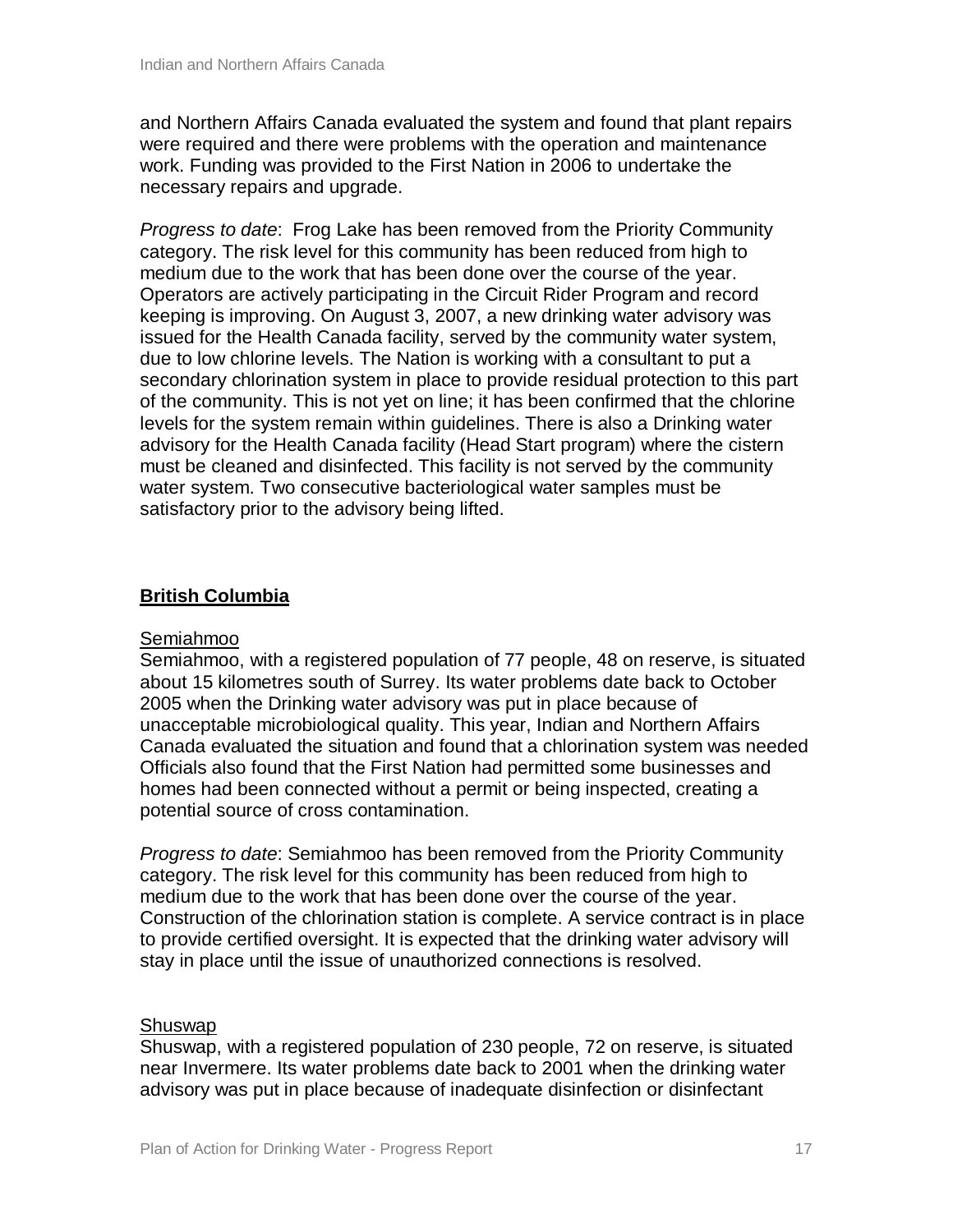residual and unacceptable microbiological quality. This year, Indian and Northern Affairs Canada evaluated the system and found that the operator was uncertified and the wells had been disconnected. This meant the First Nation drew water from another water source, which was untreated.

*Progress to date*: Shuswap has been removed from the Priority Community category. The risk level for this community has been reduced from high to medium due to the work that has been done over the course of the year. The wells have been reconnected and the operator has been trained and certified. As a result, on Nov. 9, 2006, the drinking water advisory was lifted, and the risk ranking was reduced.

# Toqhaht

Toquaht, with a registered population of 118 people, 10 on reserve, is situated near Ucluet. Its water problems date back to 2002 when the drinking water advisory was put in place because of inadequate disinfection or disinfectant residual, unacceptable microbiological quality and operational issues. This year, Indian and Northern Affairs Canada evaluated the operation and found problems with the operation and maintenance work, no chlorination and that a new water source was required.

*Progress to date*: Toquaht has been removed from the Priority Community category. The risk level for this community has been reduced from high to medium due to the certification of the operator. Groundwater exploration done last year identified a new water source; treatment options and the quantity of water were to be verified. The design and construction is expected to be completed by March 2009.

# Canoe Creek

Canoe Creek, with a registered population of 662 people, 120 on reserve, is situated southwest of Williams Lake on the east shore of the Fraser River. Its water problems date back to 1999 when the drinking water advisory was put in place because of inadequate disinfection or disinfectant residual, unacceptable microbiological quality and operational issues. This year, Indian and Northern Affairs Canada evaluated the operation of the system and found that there was no disinfection and problems with the operation and maintenance work.

*Progress to date*: Canoe Creek has been removed from the Priority Community category. The risk level for this community has been reduced from high to medium due to the work that has been done over the course of the year. A plant upgrade is underway which will address the issue of disinfection. The system design was completed July 2007, and funding was approved August 2007. It is expected the drinking water advisory will be lifted in April 2008 when the upgrades are complete.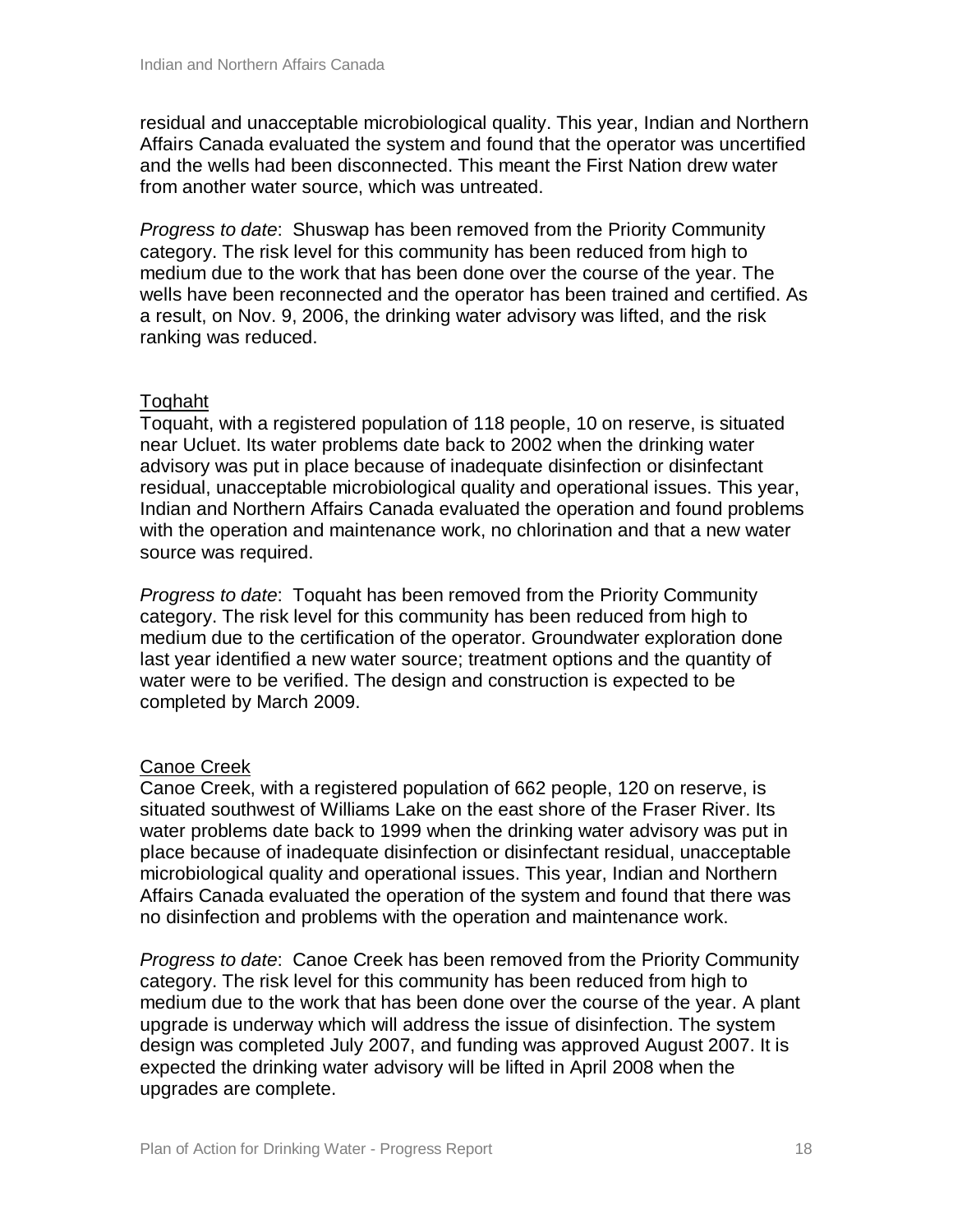#### Lake Babine Nation - Community of Fort Babine

Fort Babine, is one of three Lake Babine Nation communities with a total registered population of 2,200 people with 250 on the reserve, situated 100 kilometres north of Smithers. Its water problems date back to 1999 when the drinking water advisory was put in place because of inadequate disinfection or disinfectant residual, unacceptable microbiological quality and operational issues. This year, Indian and Northern Affairs Canada evaluated the plant and found that the necessary repair work had not been completed.

*Progress to date*: Lake Babine has been removed from the Priority Community category. The risk level for this community has been reduced from high to medium due to operational improvements. The water treatment plant has been operational for over year with no water quality problems. Formal plant commissioning is still outstanding. The current operator has achieved level one certification.

#### Toosey

Toosey, with a registered population of 276 people, 141 on reserve, is situated about 200 kilometres south of Prince George. Its water problems date back to 2004 when the drinking water advisory was put in place because of unacceptable microbiological quality and operational issues. This year, Indian and Northern Affairs Canada evaluated the operation of the system and found that the necessary operation and maintenance work was not being done.

*Progress to date*: Toosey has been removed from the Priority Community category. The risk level for this community has been reduced from high to medium due to the certification of the operator. Indian and Northern Affairs Canada met with Band officials in April 2007 to review completed remedial measures and to discuss the future plan of action to complete improvements. A revised feasibility submission to complete long term upgrades was approved July 2007. All improvements are scheduled to be completed by March 2009.

#### **Yukon Office**

#### Taku River Tlingit

Taku River Tlingit, with a registered population of 372 people, 83 on reserve, is situated in northern British Columbia. The community has two water systems, one adjacent to the town of Atlin, and the other is a bulk water fill system. Its water problems date back to January 2006 when a drinking water advisory was put in place because of an increase in turbidity. This year, Indian and Northern Affairs Canada evaluated the turbidity level and found that the increase was caused by work being done to replace a circulating pump in the system.